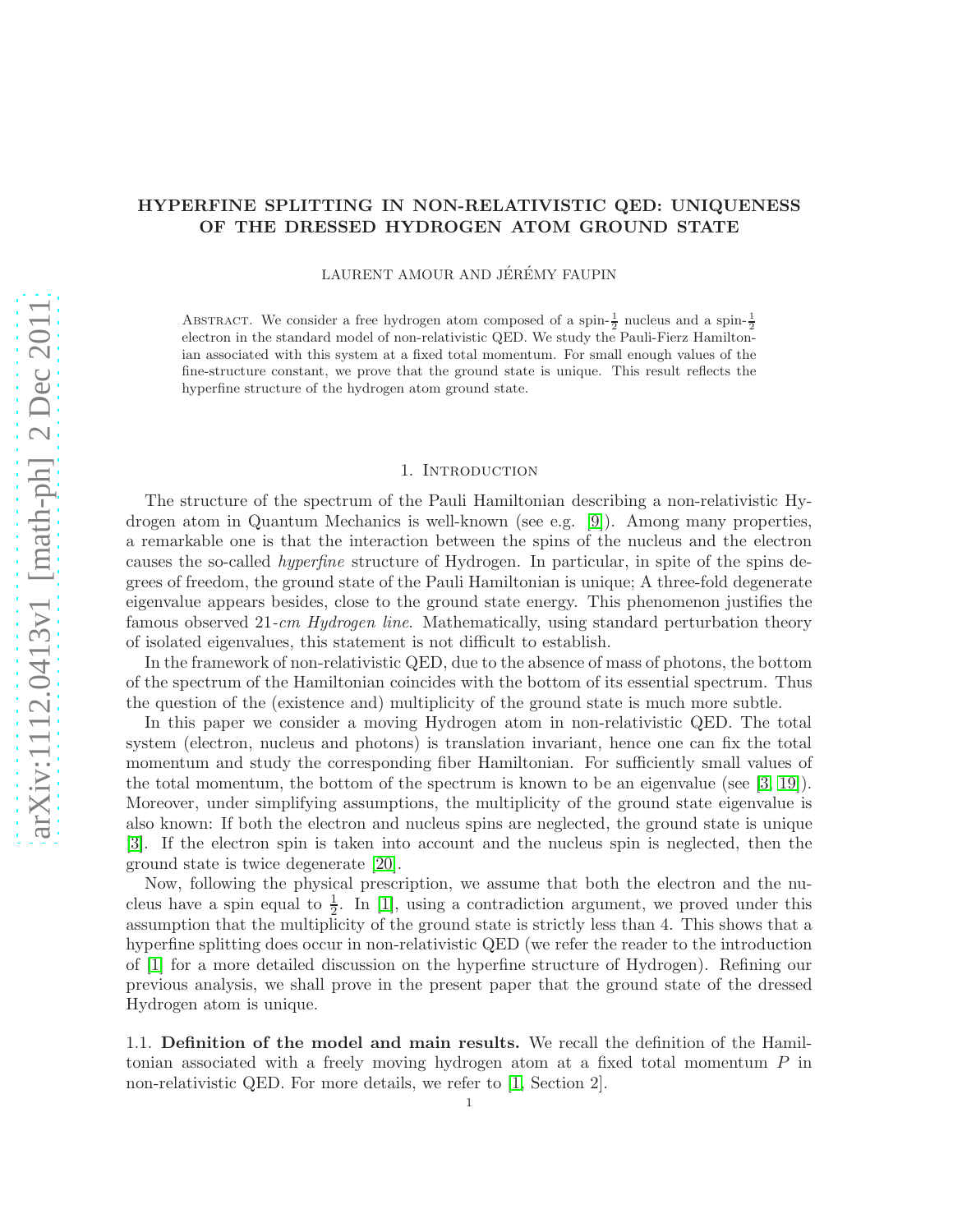The Hilbert space of the total system is

$$
\mathcal{H}_{\text{fib}} := \mathbb{C}^4 \otimes \mathbb{L}^2(\mathbb{R}^3) \otimes \mathcal{H}_{\text{ph}}, \quad \text{where} \quad \mathcal{H}_{\text{ph}} := \mathbb{C} \oplus \bigoplus_{n=1}^{\infty} S_n \left[ \mathbb{L}^2(\mathbb{R}^3 \times \{1, 2\})^{\otimes^n} \right].
$$

The photon space  $\mathcal{H}_{ph}$  is the symmetric Fock space over  $L^2(\mathbb{R}^3 \times \{1,2\})$  ( $S_n$  denotes the symmetrization operator). In units such that the Planck constant divided by  $2\pi$  and the velocity of light are equal to 1, the Hamiltonian we consider acts on  $\mathcal{H}_{\text{fib}}$  and is given by the expression

<span id="page-1-2"></span>
$$
H_g(P) = \frac{1}{2m_{\text{el}}} \left( \frac{m_{\text{el}}}{M} (P - P_{\text{ph}}) + p_r - gA \left( \frac{m_{\text{el}}}{M} g^{\frac{2}{3}} r \right) \right)^2 + \frac{1}{2m_{\text{n}}} \left( \frac{m_{\text{n}}}{M} (P - P_{\text{ph}}) - p_r + gA \left( -\frac{m_{\text{n}}}{M} g^{\frac{2}{3}} r \right) \right)^2 - \frac{1}{|r|} + H_{\text{ph}} - \frac{g}{2m_{\text{el}}} \sigma^{\text{el}} \cdot B \left( \frac{m_{\text{el}}}{M} g^{\frac{2}{3}} r \right) + \frac{g}{2m_{\text{n}}} \sigma^{\text{n}} \cdot B \left( -\frac{m_{\text{n}}}{M} g^{\frac{2}{3}} r \right).
$$
(1.1)

The coupling parameter g is given by  $g := \alpha^{3/2}$  where  $\alpha = e^2$  is the fine-structure constant (with e the charge of the electron). The variable  $r$  is the intern position variable of the hydrogen atom, and  $p_r := -i\nabla_r$  is the associated momentum operator. The masses  $m_{el}$ ,  $m_n$ and  $M := m<sub>el</sub> + m<sub>n</sub>$  are respectively the mass of the electron, the mass of the nucleus and the total mass of the atom. The 3-uples  $\sigma^{\text{el}} = (\sigma_1^{\text{el}}, \sigma_2^{\text{el}}, \sigma_3^{\text{el}})$  and  $\sigma^{\text{n}} = (\sigma_1^{\text{n}}, \sigma_2^{\text{n}}, \sigma_3^{\text{n}})$  are the Pauli matrices associated with the spins of the electron and the nucleus respectively, that is

$$
\sigma_1^{\text{el}} = \left(\begin{array}{cccc} 0 & 0 & 1 & 0 \\ 0 & 0 & 0 & 1 \\ 1 & 0 & 0 & 0 \\ 0 & 1 & 0 & 0 \end{array}\right), \quad \sigma_2^{\text{el}} = \left(\begin{array}{cccc} 0 & 0 & -\mathrm{i} & 0 \\ 0 & 0 & 0 & -\mathrm{i} \\ \mathrm{i} & 0 & 0 & 0 \\ 0 & \mathrm{i} & 0 & 0 \end{array}\right), \quad \sigma_3^{\text{el}} = \left(\begin{array}{cccc} 1 & 0 & 0 & 0 \\ 0 & 1 & 0 & 0 \\ 0 & 0 & -1 & 0 \\ 0 & 0 & 0 & -1 \end{array}\right),
$$

$$
\sigma_1^{\text{n}} = \left(\begin{array}{cccc} 0 & 1 & 0 & 0 \\ 1 & 0 & 0 & 0 \\ 0 & 0 & 0 & 1 \\ 0 & 0 & 1 & 0 \end{array}\right), \quad \sigma_2^{\text{n}} = \left(\begin{array}{cccc} 0 & -\mathrm{i} & 0 & 0 \\ \mathrm{i} & 0 & 0 & 0 \\ 0 & 0 & 0 & -\mathrm{i} \\ 0 & 0 & 0 & -\mathrm{i} \end{array}\right), \quad \sigma_3^{\text{n}} = \left(\begin{array}{cccc} 1 & 0 & 0 & 0 \\ 0 & -1 & 0 & 0 \\ 0 & 0 & 1 & 0 \\ 0 & 0 & 0 & -1 \end{array}\right).
$$

As usual, for any  $h \in L^2(\mathbb{R}^3 \times \{1, 2\})$ , we set

$$
a^*(h) := \sum_{\lambda=1,2} \int_{\mathbb{R}^3} h(k,\lambda) a^*_{\lambda}(k) dk, \quad a(h) := \sum_{\lambda=1,2} \int_{\mathbb{R}^3} \bar{h}(k,\lambda) a_{\lambda}(k) dk,
$$

and  $\Phi(h) := a^*(h) + a(h)$ , where the creation and annihilation operators,  $a^*_{\lambda}(k)$  and  $a_{\lambda}(k)$ , are operator-valued distributions obeying the canonical commutation relations

<span id="page-1-1"></span><span id="page-1-0"></span>
$$
[a_{\lambda}(k), a_{\lambda'}(k')] = [a_{\lambda}^*(k), a_{\lambda'}^*(k')] = 0, \quad [a_{\lambda}(k), a_{\lambda'}^*(k')] = \delta_{\lambda\lambda'}\delta(k - k').
$$

For  $x \in \mathbb{R}^3$ , the vectors  $A(x)$  and  $B(x)$  of the quantized electromagnetic field in the Coulomb gauge are defined by

$$
A(x) := \frac{1}{2\pi} \sum_{\lambda=1,2} \int_{\mathbb{R}^3} \frac{\chi_\Lambda(k)}{|k|^{\frac{1}{2}}} \varepsilon^\lambda(k) \left[ e^{-ik \cdot x} a_\lambda^*(k) + e^{ik \cdot x} a_\lambda(k) \right] dk,\tag{1.2}
$$

$$
B(x) := -\frac{1}{2\pi} \sum_{\lambda=1,2} \int_{\mathbb{R}^3} |k|^{\frac{1}{2}} \chi_\Lambda(k) \left(\frac{k}{|k|} \wedge \varepsilon^\lambda(k)\right) \left[e^{-ik \cdot x} a_\lambda^*(k) - e^{ik \cdot x} a_\lambda(k)\right] dk,\tag{1.3}
$$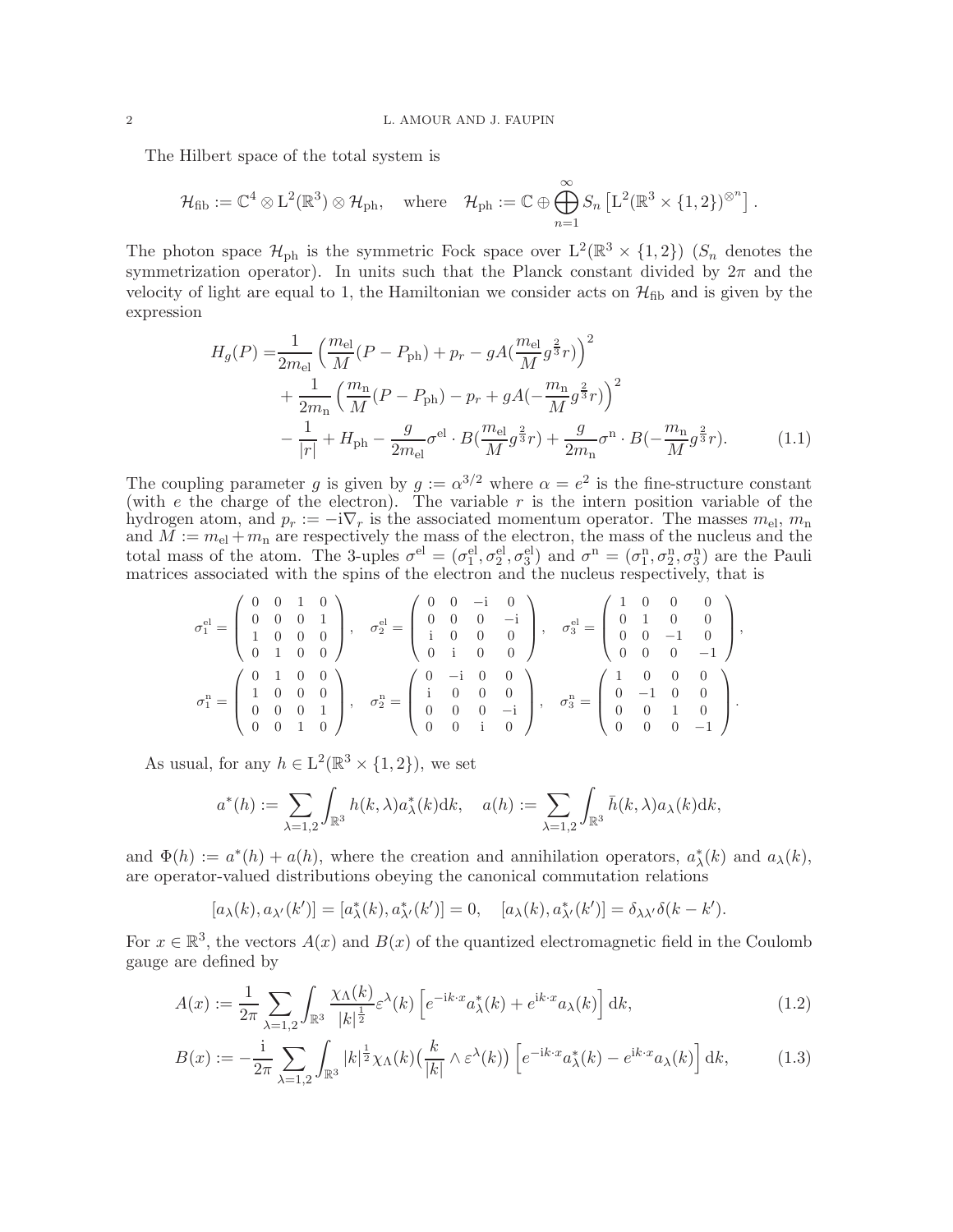where the polarization vectors are chosen in the following way:

$$
\varepsilon^1(k) := \frac{(k_2, -k_1, 0)}{\sqrt{k_1^2 + k_2^2}}, \quad \varepsilon^2(k) := \frac{k}{|k|} \wedge \varepsilon^1(k) = \frac{(-k_1 k_3, -k_2 k_3, k_1^2 + k_2^2)}{\sqrt{k_1^2 + k_2^2} \sqrt{k_1^2 + k_2^2 + k_3^2}}.
$$

In particular, for  $j \in \{1, 2, 3\}$ , we have  $A_j(x) = \Phi(h_j^A(x))$  and  $B_j(x) = \Phi(h_j^B(x))$ , with

<span id="page-2-2"></span>
$$
h_j^A(x,k,\lambda) := \frac{1}{2\pi} \frac{\chi_\Lambda(k)}{|k|^{\frac{1}{2}}} \varepsilon_j^{\lambda}(k) e^{-ik \cdot x},\tag{1.4}
$$

<span id="page-2-3"></span>
$$
h_j^B(x, k, \lambda) := -\frac{1}{2\pi} |k|^{\frac{1}{2}} \chi_\Lambda(k) \left(\frac{k}{|k|} \wedge \varepsilon^\lambda(k)\right)_j e^{-ik \cdot x}.\tag{1.5}
$$

In [\(1.2\)](#page-1-0) and [\(1.3\)](#page-1-1),  $\chi_{\Lambda}(k)$  denotes an ultraviolet cutoff function which is chosen, for simplicity, as  $\chi_{\Lambda}(k) := 1\!\!1_{|k| \leq \Lambda}(k)$ . Here,  $\Lambda$  is supposed to be a given arbitrary (large and) positive parameter.

The Hamiltonian and total momentum of the free photon field,  $H_{\text{ph}}$  and  $P_{\text{ph}}$ , are defined by

$$
H_{\mathrm{ph}} := \sum_{\lambda=1,2} \int_{\mathbb{R}^3} |k| a_{\lambda}^*(k) a_{\lambda}(k) \mathrm{d} k, \qquad P_{\mathrm{ph}} := \sum_{\lambda=1,2} \int_{\mathbb{R}^3} k a_{\lambda}^*(k) a_{\lambda}(k) \mathrm{d} k.
$$

The Fock vacuum is denoted by  $\Omega$ .

Our main result is the following.

<span id="page-2-0"></span>**Theorem 1.1.** There exist  $g_c > 0$  and  $p_c > 0$  such that, for all  $0 < g \le g_c$  and  $0 \le |P| \le p_c$ ,  $H_g(P)$  has a unique ground state, that is

 $E_q(P) := \inf \text{spec}(H_q(P))$  is a simple eigenvalue of  $H_q(P)$ .

### <span id="page-2-1"></span>Remarks 1.2.

- (1) For convenience, we shall work in the sequel with the Hamiltonian : $H_q(P)$ : obtained from the expression [\(1.1\)](#page-1-2) by Wick ordering. Since  $:H_g(P)$ : and  $H_g(P)$  only differ by a constant, the statement of Theorem [1.1](#page-2-0) is equivalent if we replace  $:H_q(P)$ : by  $H_q(P)$ . From now on, to keep notations simple, we use  $H_q(P)$  to designate the Wick-ordered Hamiltonian.
- (2) With some more work, Theorem [1.1](#page-2-0) may be proven with the critical value  $p_c = M \varepsilon$ ,  $\varepsilon > 0$ , and  $g_c$  depending on  $\varepsilon$ . However, for large values of the total momentum,  $|P| > M$ , due to Cerenkov radiation, one expects that  $E_g(P)$  is not an eigenvalue.

1.2. Notations and strategy of the proof. Now we describe the strategy of our proof and introduce corresponding notations. Our main tools will be a suitable infrared decomposition of Fock space combined with iterative perturbation theory. The introduction of an infrared cutoff into the interaction Hamiltonian is a standard step in the analysis of models of nonrelativistic QED [\[10\]](#page-21-3). The idea of considering a sequence of Hamiltonians with decreasing infrared cutoffs and comparing them iteratively by perturbation theory can be traced back to [\[21\]](#page-21-4). It was later used successfully in different contexts [\[5,](#page-20-2) [8,](#page-21-5) [2,](#page-20-3) [7\]](#page-20-4).

Roughly speaking, the method employed in these papers to prove the existence of a unique ground state is as follows: Let  $H_{\sigma}$  denote the Hamiltonian with an infrared cutoff of parameter σ, acting on the Fock space of particles of energies ≥ σ. For large σ's, there is no interaction in  $H_{\sigma}$  and it is easy to verify that  $H_{\sigma}$  has a unique ground state separated by a gap of order  $\mathcal{O}(\sigma)$  from the rest of the spectrum. Next, using perturbation theory, one shows that, if for some given  $\sigma > 0$ ,  $H_{\sigma}$  fulfills this gap property (uniqueness of the ground state and gap of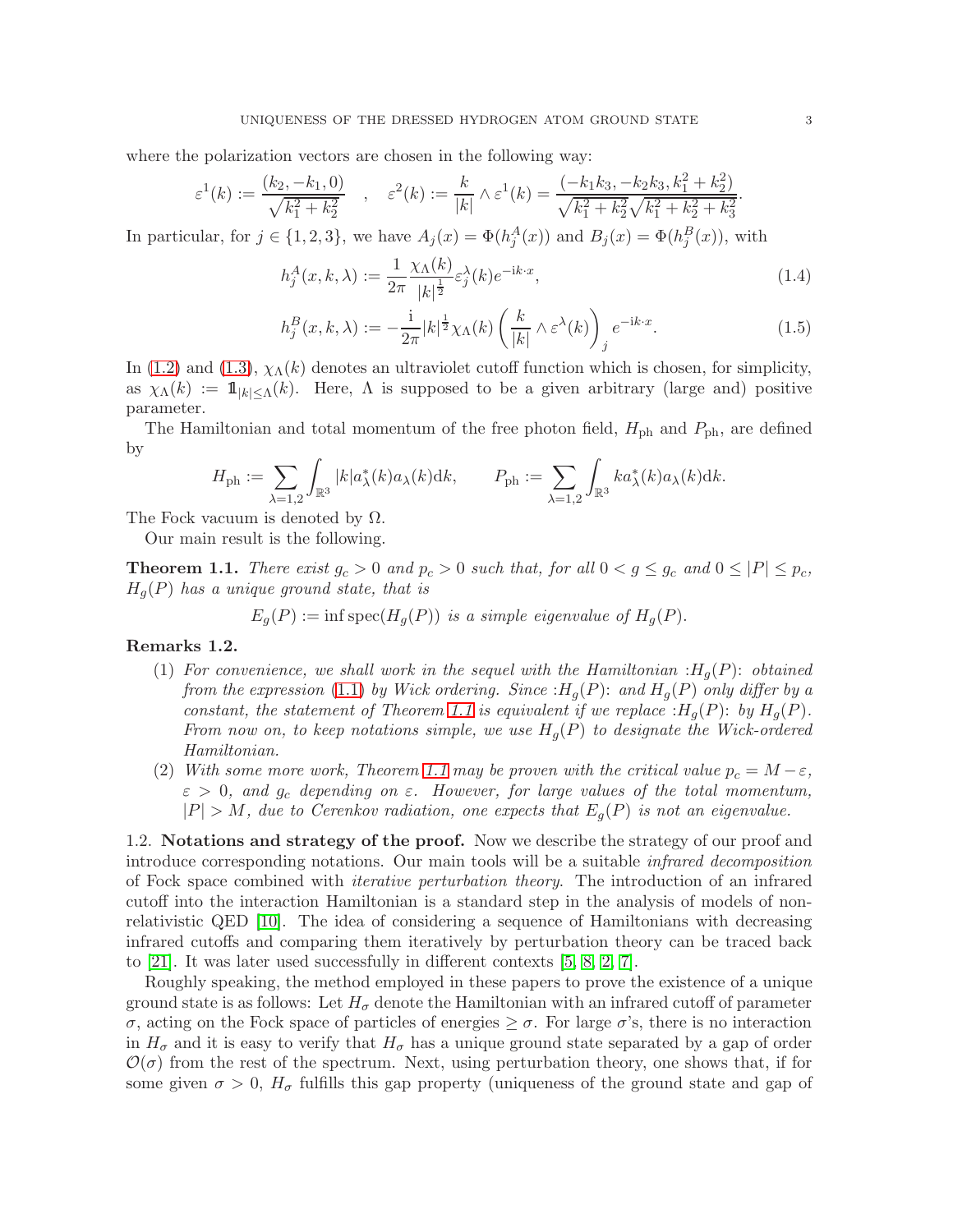#### 4 L. AMOUR AND J. FAUPIN

order  $\mathcal{O}(\sigma)$  above it), then the same holds for  $H_{\sigma/2}$ . Proceeding iteratively, one thus obtains the existence of a unique ground state for any  $\sigma > 0$ . Finally a suitable use of a 'pull-through' argument implies the result for  $\sigma = 0$ .

In all the previously cited papers, the ground state of the non-interacting Hamiltonian is unique. In our context, however, it is 4-fold degenerate, so that the method does not directly apply. Let us be more precise. For  $\sigma > 0$ , the infrared (fibered) Hamiltonian acts on  $\mathcal{H}_{\text{fib}}$  and is defined as

$$
H_{g,\geq\sigma}(P) = \frac{1}{2m_{\text{el}}} \left( \frac{m_{\text{el}}}{M} (P - P_{\text{ph}}) + p_r - g A_{\geq\sigma} \left( \frac{m_{\text{el}}}{M} g^{\frac{2}{3}} r \right) \right)^2
$$
  
+ 
$$
\frac{1}{2m_{\text{n}}} \left( \frac{m_{\text{n}}}{M} (P - P_{\text{ph}}) - p_r + g A_{\geq\sigma} \left( -\frac{m_{\text{n}}}{M} g^{\frac{2}{3}} r \right) \right)^2
$$

$$
- \frac{1}{|r|} + H_{\text{ph}} - \frac{g}{2m_{\text{el}}} \sigma^{\text{el}} \cdot B_{\geq\sigma} \left( \frac{m_{\text{el}}}{M} g^{\frac{2}{3}} r \right) + \frac{g}{2m_{\text{n}}} \sigma^{\text{n}} \cdot B_{\geq\sigma} \left( -\frac{m_{\text{n}}}{M} g^{\frac{2}{3}} r \right), \tag{1.6}
$$

where, for any  $j \in \{1, 2, 3\}$ ,  $x \in \mathbb{R}^3$ ,  $k \in \mathbb{R}^3$ ,  $\lambda \in \{1, 2\}$  and  $\sigma \ge 0$ ,

$$
A_{j,\geq\sigma}(x) := \Phi(h_{j,\geq\sigma}^A(x)) \text{ with } h_{j,\geq\sigma}^A(x,k,\lambda) := \mathbb{1}_{|k|\geq\sigma}(k)h_j^A(x,k,\lambda),
$$
  

$$
B_{j,\geq\sigma}(x) := \Phi(h_{j,\geq\sigma}^B(x)) \text{ with } h_{j,\geq\sigma}^B(x,k,\lambda) := \mathbb{1}_{|k|\geq\sigma}(k)h_j^B(x,k,\lambda).
$$

The expression [\(1.6\)](#page-3-0) is Wick ordered in accordance with Remark [1.2](#page-2-1) (1). For  $\sigma > 0$ , let

$$
\mathcal{H}_{\text{ph},\geq\sigma} := \mathbb{C} \oplus \bigoplus_{n=1}^{\infty} S_n \left[ L^2(\{(k,\lambda) \in \mathbb{R}^3 \times \{1,2\}, |k| \geq \sigma\})^{\otimes^n} \right],
$$
  

$$
\mathcal{H}_{\text{ph},\leq\sigma} := \mathbb{C} \oplus \bigoplus_{n=1}^{\infty} S_n \left[ L^2(\{(k,\lambda) \in \mathbb{R}^3 \times \{1,2\}, |k| \leq \sigma\})^{\otimes^n} \right],
$$

denote the Fock spaces for photons of energies  $\geq \sigma$ , respectively of energies  $\leq \sigma$ . It is wellknown that there exists a unitary transformation mapping  $\mathcal{H}_{ph}$  to  $\mathcal{H}_{ph, \geq \sigma} \otimes \mathcal{H}_{ph, \leq \sigma}$ .

<span id="page-3-0"></span>
$$
\mathcal{H}_{\mathrm{fib},\geq\sigma}:=\mathbb{C}^4\otimes\mathrm{L}^2(\mathbb{R}^3,\mathrm{d} r)\otimes\mathcal{H}_{\mathrm{ph},\geq\sigma}.
$$

Clearly,  $\mathcal{H}_{\text{fib},\geq\sigma}$  identifies with a subset of  $\mathcal{H}_{\text{fib}}$ , and

$$
H_{g,\geq\sigma}(P): \mathcal{H}_{\text{fib},\geq\sigma}\cap D(H_{g,\geq\sigma}(P))\to \mathcal{H}_{\text{fib},\geq\sigma}.
$$

The restriction of  $H_{g,\geq\sigma}(P)$  to  $\mathcal{H}_{\text{fib},\geq\sigma}\cap D(H_{g,\geq\sigma}(P))$  is then denoted by

$$
K_{g,\geq\sigma}(P) := H_{g,\geq\sigma}(P)|_{\mathcal{H}_{\text{fib},\geq\sigma}\cap D(H_{g,\geq\sigma}(P))}.
$$

In order to avoid any confusion, we also set

$$
H_{\mathrm{ph},\geq\sigma}:=H_{\mathrm{ph}}|_{\mathcal{H}_{\mathrm{ph},\geq\sigma}\cap D(H_{\mathrm{ph}})},\quad P_{\mathrm{ph},\geq\sigma}:=P_{\mathrm{ph}}|_{\mathcal{H}_{\mathrm{ph},\geq\sigma}\cap D(P_{\mathrm{ph}})},
$$

and the vacuum in  $\mathcal{H}_{ph,\geq\sigma}$  is denoted by  $\Omega_{\geq\sigma}$ . We shall use the decomposition

<span id="page-3-1"></span>
$$
K_{g,\geq \sigma}(P) = K_{0,\geq \sigma}(P) + W_{g,\geq \sigma}(P),
$$

where

$$
K_{0,\geq\sigma}(P) := H_0(P)|_{D(H_0(P)) \cap \mathcal{H}_{\text{fib},\geq\sigma}} = H_r + \frac{1}{2M}(P - P_{\text{ph},\geq\sigma})^2 + H_{\text{ph},\geq\sigma},\tag{1.7}
$$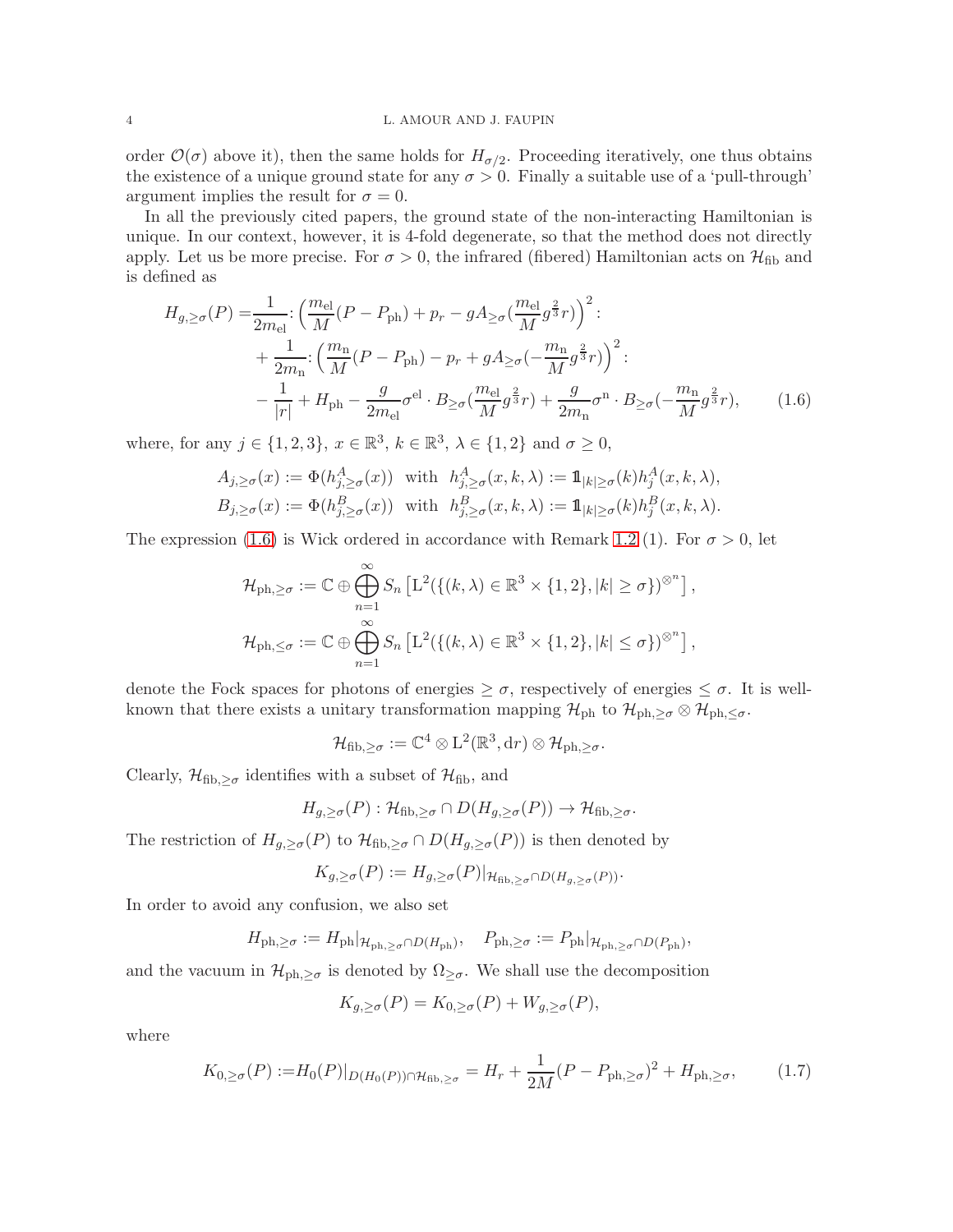and

$$
W_{g,\geq\sigma}(P) = -\frac{g}{m_{\text{el}}} \left( \left( \frac{m_{\text{el}}}{M} (P - P_{\text{ph},\geq\sigma}) + p_r \right) \cdot A_{\geq\sigma} \left( \frac{m_{\text{el}}}{M} g^{\frac{2}{3}} r \right) \right) + \frac{g}{m_{\text{n}}} \left( \left( \frac{m_{\text{n}}}{M} (P - P_{\text{ph},\geq\sigma}) - p_r \right) \cdot A_{\geq\sigma} \left( -\frac{m_{\text{n}}}{M} g^{\frac{2}{3}} r \right) \right) + \frac{g^2}{2m_{\text{el}}} \cdot A_{\geq\sigma} \left( \frac{m_{\text{el}}}{M} g^{\frac{2}{3}} r \right)^2 \cdot + \frac{g^2}{2m_{\text{n}}} \cdot A_{\geq\sigma} \left( -\frac{m_{\text{n}}}{M} g^{\frac{2}{3}} r \right)^2 \cdot - \frac{g}{2m_{\text{el}}} \sigma^{\text{el}} \cdot B_{\geq\sigma} \left( \frac{m_{\text{el}}}{M} g^{\frac{2}{3}} r \right) + \frac{g}{2m_{\text{n}}} \sigma^{\text{n}} \cdot B_{\geq\sigma} \left( -\frac{m_{\text{n}}}{M} g^{\frac{2}{3}} r \right). \tag{1.8}
$$

In  $(1.7)$ ,  $H_r$  denotes the Schrödinger Hamiltonian

<span id="page-4-0"></span>
$$
H_r := \frac{p_r^2}{2\mu} - \frac{1}{|r|},
$$

where  $\mu$  is the reduced mass,  $\mu := m_1 m_2/(m_1 + m_2)$ .

For any self-adjoint and semi-bounded operator H, we set  $E(H) := \inf \text{spec}(H)$  and

$$
Gap(H) := \inf(\operatorname{spec}(H) \setminus \{E(H)\}) - E(H).
$$

We then observe that, for all  $\sigma \geq 0$ ,

$$
E(K_{0,\geq\sigma}(P)) = E(H_r) + \frac{P^2}{2M} =: e_0 + \frac{P^2}{2M} =: E_0(P),
$$

and that  $E_0(P)$  is 4-fold degenerate (see Lemma [A.1](#page-18-0) in the appendix). The lowest eigenvalue of  $H_r$  is given by

$$
e_0=-\mu/2.
$$

The projection onto the vector space associated with  $E_0(P)$  is denoted by

$$
\Pi_{0,\geq\sigma}(P):=\mathop{\mathrm{\boldsymbol{1}}}\nolimits_{\{E_0(P)\}}\bigl(K_{0,\geq\sigma}(P)\bigr),\quad\text{and}\quad\bar\Pi_{0,\geq\sigma}(P):=\mathop{\mathrm{\boldsymbol{1}}}\nolimits-\Pi_{0,\geq\sigma}(P).
$$

Note that  $\Pi_{0,\geq\sigma}(P)$  is independent of P. Setting  $\Pi_{0,\geq\sigma} := \Pi_{0,\geq\sigma}(P)$ ,  $\bar{\Pi}_{0,\geq\sigma} := \bar{\Pi}_{0,\geq\sigma}(P)$ , we have

$$
\Pi_{0,\geq\sigma}=\mathop{1\mskip-4mu{\rm l}}\nolimits\otimes\pi_0\otimes\Pi_{\Omega_{\geq\sigma}},
$$

where  $\pi_0$  is the projection onto the vector space associated with the ground state  $\phi_0$  of  $H_r$ , and  $\Pi_{\Omega_{\geq \sigma}}$  is the projection onto the vacuum sector in  $\mathcal{H}_{ph,\geq \sigma}$ . Moreover, we set

$$
E_{g,\geq \sigma}(P) := E(K_{g,\geq \sigma}(P)).
$$

As mention above, we will analyze the bottom of the spectrum of  $K_{g,\geq\sigma}(P)$  iteratively, by letting the infrared cutoff parameter  $\sigma \downarrow 0$ . Of course, for  $\sigma \geq \Lambda$ , we have that  $K_{g,\geq \sigma}(P) =$  $K_{0,\geq\sigma}(P)$  and hence the spectrum of  $K_{g,\geq\sigma}(P)$  is explicit: It is composed of the 4-fold degenerate eigenvalue  $E_{g,\geq\sigma}(P) = E_0(P)$  and a semi-axis of absolutely continuous spectrum  $[E_{g,\geq\sigma}(P)+\mathbb{C}\sigma,\infty)$  for some positive constant C (see Figure 1).



FIGURE 1. Spectrum of  $K_{g,\geq\sigma}(P)$  for  $\sigma\geq\Lambda$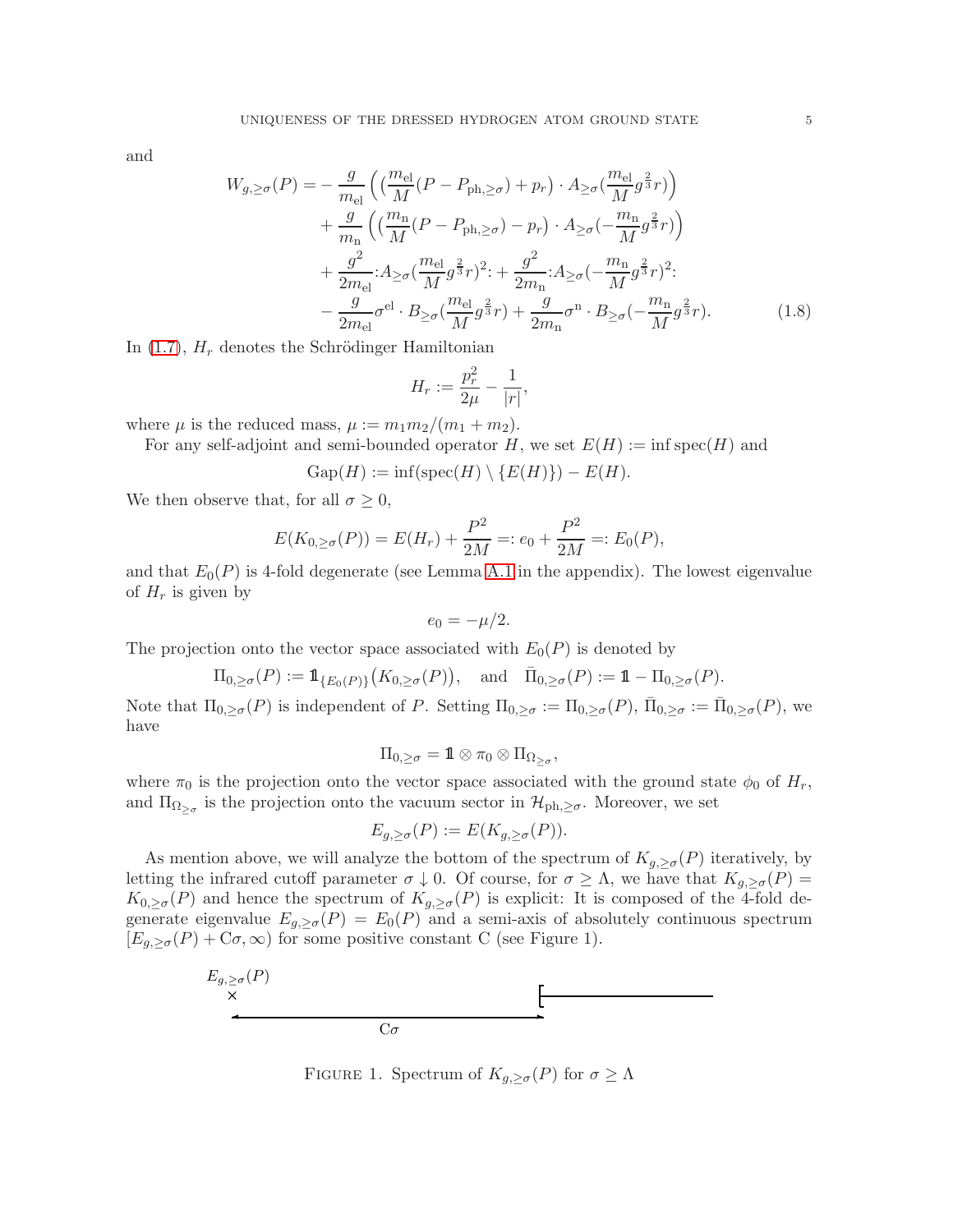### 6 L. AMOUR AND J. FAUPIN

Compared to previous works, the main substantial difficulty we encounter comes from the fact that, as  $\sigma$  becomes strictly less that  $\Lambda$ ,  $E_{g,\geq \sigma}(P)$  splits into 4 (generally) distinct eigenvalues. Therefore, in particular, for  $\sigma$  such that  $g^2 \ll \sigma < \Lambda$ , the gap above  $E_{g,\geq \sigma}(P)$ in the spectrum of  $K_{g,\geq\sigma}(P)$ ,  $\text{Gap}(K_{g,\geq\sigma}(P))$ , is negligible compared to  $\sigma$ . To overcome this difficulty, we have to start with analyzing the Hamiltonian  $K_{g,\geq\sigma}(P)$  for  $\sigma = \mathbb{C}g^2$  with C a suitably chosen positive constant. Since for these values of the parameters, the perturbation is of the same order as the distance between the ground state and the essential spectrum, one cannot straightforwardly apply usual perturbation theory. We then do second order perturbation theory with the help of the Feshbach-Schur map.

The Feshbach-Schur map is a natural tool to study second order perturbation of (possibly embedded) eigenvalues of self-adjoint operators. In the context of non-relativistic QED, it was introduced in [\[6\]](#page-20-5) and further developed in [\[4,](#page-20-6) [12\]](#page-21-6). The Feshbach-Schur operator we consider here is associated with  $K_{g,\geq\sigma}(P) - E_{g,\geq\sigma}(P)$  and  $\Pi_{0,\geq\sigma}$  and is defined by

$$
F_{g,\geq\sigma}(P) := (E_0(P) - E_{g,\geq\sigma}(P))\Pi_{0,\geq\sigma} - \Pi_{0,\geq\sigma}W_{g,\geq\sigma}(P)
$$

$$
\left[K_{0,\geq\sigma}(P) - E_{g,\geq\sigma}(P) + \bar{\Pi}_{0,\geq\sigma}W_{g,\geq\sigma}(P)\bar{\Pi}_{0,\geq\sigma}\right]^{-1}\bar{\Pi}_{0,\geq\sigma}W_{g,\geq\sigma}(P)\Pi_{0,\geq\sigma}.
$$
 (1.9)

We shall see in Section [2](#page-6-0) that this operator is well-defined for suitable values of the parameters. The main property of  $F_{g,\geq\sigma}(P)$  that we shall use is that

<span id="page-5-0"></span>
$$
K_{g,\geq \sigma}(P) - E_{g,\geq \sigma}(P) \geq F_{g,\geq \sigma}(P),
$$

(see Lemma [2.2\)](#page-7-0). Combined with the min-max principle, this operator inequality appears to be very useful in the context of the present paper. In particular, it will allow us to prove that the spectrum of  $K_{g,\geq \sigma}(P)$  has the form pictured in Figure 2 (see Section [2\)](#page-6-0): The bottom of the spectrum,  $E_{g,\geq\sigma}(P)$ , is an isolated eigenvalue separated by a gap of size  $\delta g^2$  from three other eigenvalues and a semi-axis of essential spectrum.

$$
E_{g,\geq\sigma}(P)
$$
  
  $\times$   $\times$   $\times$   $\longrightarrow$ 

FIGURE 2. Spectrum of  $K_{g,\geq \sigma}(P)$  for  $\sigma = Cg^2$ ,  $C \gg 1$ 

The rest of the proof borrows ideas from [\[21,](#page-21-4) [5,](#page-20-2) [2\]](#page-20-3). Namely, we shall prove (in Section [3\)](#page-15-0) that if the ground state of  $K_{g,\geq_{\sigma}}(P)$  is unique and if  $\text{Gap}(K_{g,\geq_{\sigma}}(P)) \geq \eta_{\sigma}$ , then the same holds for  $K_{g,\geq \tau}(P)$  with  $\tau = \kappa \sigma$ ,  $0 < \kappa < 1$ . This will show that for small  $\sigma$ 's, the spectrum of  $K_{g,\geq \sigma}(P)$  has the form pictured in Figure 3 (a non-degenerate eigenvalue separated from a gap of size  $\eta\sigma$  from the rest of the spectrum). At the end, the parameters  $\eta$  and  $\kappa$  will have to be carefully chosen, in relation with the initial analysis of Section [2.](#page-6-0)



FIGURE 3. Spectrum of  $K_{g,\geq\sigma}(P)$  for  $\sigma \leq \mathcal{C}'g^2$ ,  $\mathcal{C}' \ll 1$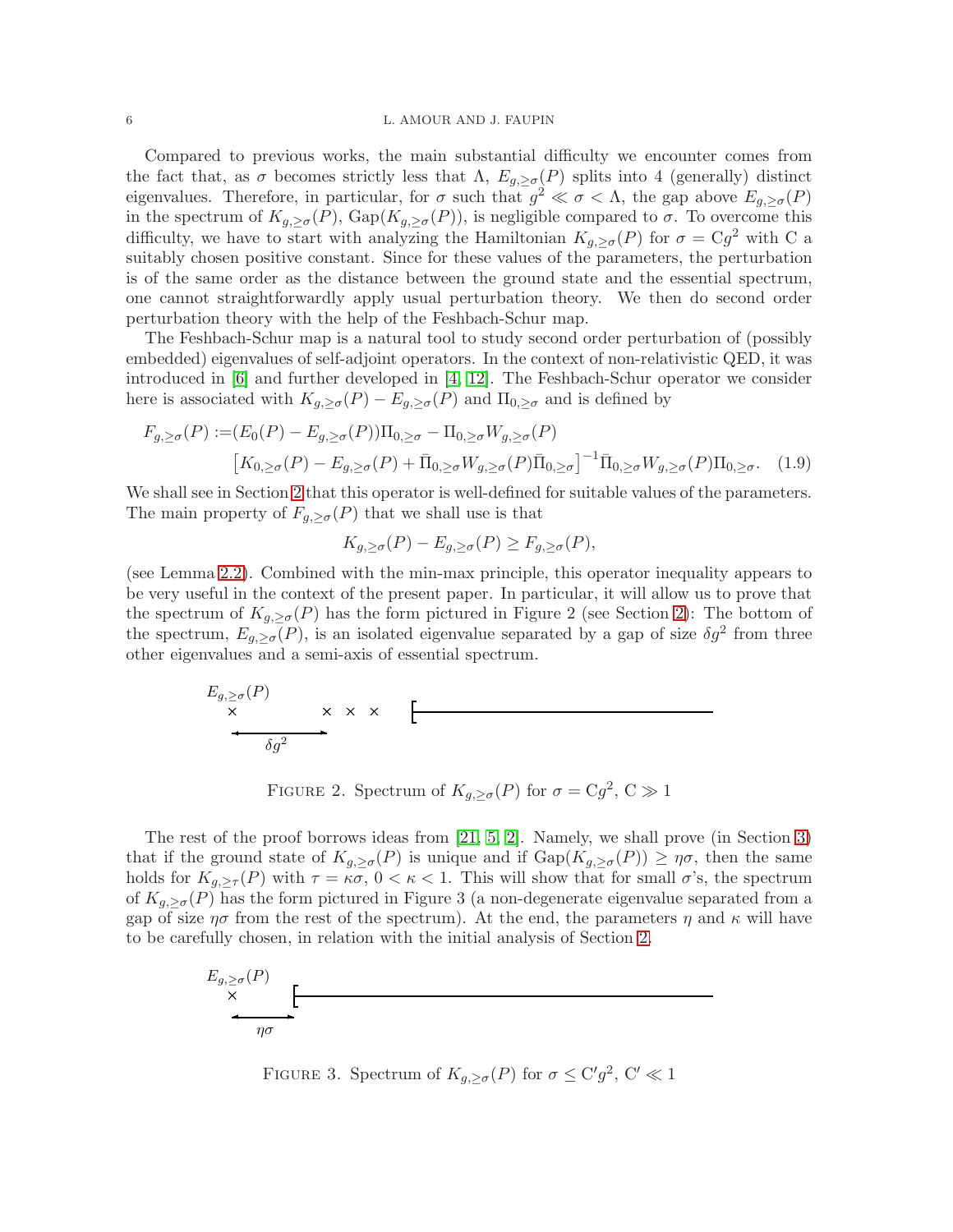We conclude this section with introducing a few more notations related to the infrared decomposition, which will be useful in Section [3.](#page-15-0) For  $0 \leq \tau \leq \sigma$ , let

$$
\mathcal{H}_{\mathrm{ph},\geq \tau}^{\leq \sigma} := \mathbb{C} \oplus \bigoplus_{n=1}^{\infty} S_n \left[ L^2(\{(k,\lambda)\in \mathbb{R}^3 \times \{1,2\}, \tau \leq |k| \leq \sigma\})^{\otimes^n} \right].
$$

The vacuum in  $\mathcal{H}_{ph,}^{\leq \sigma}$  $\leq_{\sigma}$  is denoted by  $\Omega \leq_{\tau}$  and the projection onto the vacuum sector is denoted by  $\Pi_{\Omega \leq \sigma}$ . The Hilbert spaces  $\mathcal{H}_{\text{fib},\geq \tau}$  and  $\mathcal{H}_{\text{fib},\geq \sigma} \otimes \mathcal{H}_{\text{ph},\geq \tau}^{\leq \sigma}$  are isomorphic. We shall sometimes not distinguish between the two of them. As an operator on  $\mathcal{H}_{\text{fib},\geq \tau}$ , we set

$$
W_{g,\geq \tau}^{\leq \sigma}(P) = -\frac{g}{m_{\text{el}}} \cdot \left( \left( \frac{m_{\text{el}}}{M} (P - P_{\text{ph},\geq \tau}) + p_r - g A_{\geq \sigma} \left( \frac{m_{\text{el}}}{M} g^{\frac{2}{3}} r \right) \right) \cdot A_{\geq \tau}^{\leq \sigma} \left( \frac{m_{\text{el}}}{M} g^{\frac{2}{3}} r \right) \right) \cdot A_{\geq \tau}^{\leq \sigma} \left( \frac{m_{\text{el}}}{M} g^{\frac{2}{3}} r \right) \cdot A_{\geq \tau}^{\leq \sigma} \left( -\frac{m_{\text{n}}}{M} g^{\frac{2}{3}} r \right) \cdot A_{\geq \tau}^{\leq \sigma} \left( -\frac{m_{\text{n}}}{M} g^{\frac{2}{3}} r \right) \cdot A_{\geq \tau}^{\leq \sigma} \left( -\frac{m_{\text{n}}}{M} g^{\frac{2}{3}} r \right) \cdot A_{\geq \tau}^{\leq \sigma} \left( -\frac{m_{\text{n}}}{M} g^{\frac{2}{3}} r \right) \cdot A_{\geq \tau}^{\leq \sigma} \left( -\frac{m_{\text{n}}}{M} g^{\frac{2}{3}} r \right) \cdot A_{\geq \tau}^{\leq \sigma} \left( -\frac{m_{\text{n}}}{M} g^{\frac{2}{3}} r \right) \cdot A_{\geq \tau}^{\leq \sigma} \left( -\frac{m_{\text{n}}}{M} g^{\frac{2}{3}} r \right) \cdot A_{\geq \tau}^{\leq \sigma} \left( -\frac{m_{\text{n}}}{M} g^{\frac{2}{3}} r \right) \cdot A_{\geq \tau}^{\leq \sigma} \left( -\frac{m_{\text{n}}}{M} g^{\frac{2}{3}} r \right) \cdot A_{\geq \tau}^{\leq \sigma} \left( -\frac{m_{\text{n}}}{M} g^{\frac{2}{3}} r \right) \cdot A_{\geq \tau}^{\leq \sigma} \left( -\frac{m_{\text{n}}}{M} g^{\frac{2}{3}} r \right) \cdot A_{\geq \tau}^{\leq \sigma} \left( -\frac{m_{\text{n}}}{M} g^{\frac{2}{3}} r \
$$

where  $A_{\geq \tau}^{\leq \sigma}$  $\leq_{\tau}^{\leq \sigma}(\cdot)$  and  $B_{\geq \tau}^{\leq \sigma}$  $\geq^{\sigma}_{\tau}(\cdot)$  are given by the same expressions as  $A(\cdot)$  and  $B(\cdot)$  respectively, except that the integrals are taken over  $\{k \in \mathbb{R}^3, \tau \leq |k| \leq \sigma\}$ . Note that

<span id="page-6-2"></span>
$$
H_{g,\geq \tau}(P) = H_{g,\geq \sigma}(P) + W_{g,\geq \tau}^{\leq \sigma}(P).
$$

Finally, in the case where  $\tau = 0$ , the subindex  $\geq 0$  is removed from the notations above, that is, for instance,  $H_{\text{ph}}^{\leq \sigma} := H_{\text{ph}}^{\leq \sigma}$  $\sum_{\text{ph},\geq 0}^{\leq \sigma}, W_g^{\leq \sigma}(P) := W_{g,\geq 0}^{\leq \sigma}(P)$  and so on.

Throughout the paper, the notation  $\leq \cdots$  will stand for  $\leq C \cdots$  where C is a positive constant independent of the parameters. For any vector  $v$ ,  $[v]$  and  $[v]^\perp$  will denote respectively the subspace spanned by  $v$  and its orthogonal complement.

#### 2. Existence of a gap for large enough infrared cutoffs

<span id="page-6-0"></span>In this section, we investigate the spectrum of the infrared cutoff Hamiltonian  $K_{g, \geq \sigma}(P)$ for values of the coupling constant g and of the infrared cutoff parameter  $\sigma$  fixed such that  $\beta_{c2}^{-1}g^2 \le \sigma \le \beta_{c1}^{-1}g^2$  (for some  $0 < \beta_{c1} < \beta_{c2}$  to be determined later).

For any small enough g and P, and for any  $\sigma, \eta > 0$ , let  $\text{Gap}(g, P, \sigma, \eta)$  denote the following assertion:

$$
\mathbf{Gap}(g, P, \sigma, \eta) \begin{cases} (i) & E_{g, \ge \sigma}(P) \text{ is a simple eigenvalue of } K_{g, \ge \sigma}(P), \\ (ii) & \text{Gap}(K_{g, \ge \sigma}(P)) \ge \eta \sigma. \end{cases}
$$

The main result of this section is the following.

<span id="page-6-1"></span>**Theorem 2.1.** There exist  $p_c > 0$ ,  $\beta_{c2} > 0$  and  $\delta > 0$  such that, for all  $0 < \beta_{c1} < \beta_{c2}$ , there exists  $g_c > 0$  such that, for all  $0 \leq |P| \leq p_c$ ,  $0 < g \leq g_c$  and  $\beta_{c1} \leq \beta \leq \beta_{c2}$ ,

$$
\textbf{Gap}(g, P, \sigma, \delta\beta) \ holds,
$$

where  $\sigma = g^2 \beta^{-1}$ .

The statement of Theorem [2.1](#page-6-1) expresses the fact that, for small enough values of the coupling constant g and total momentum P, there is a gap at least of size  $\delta g^2$  in the spectrum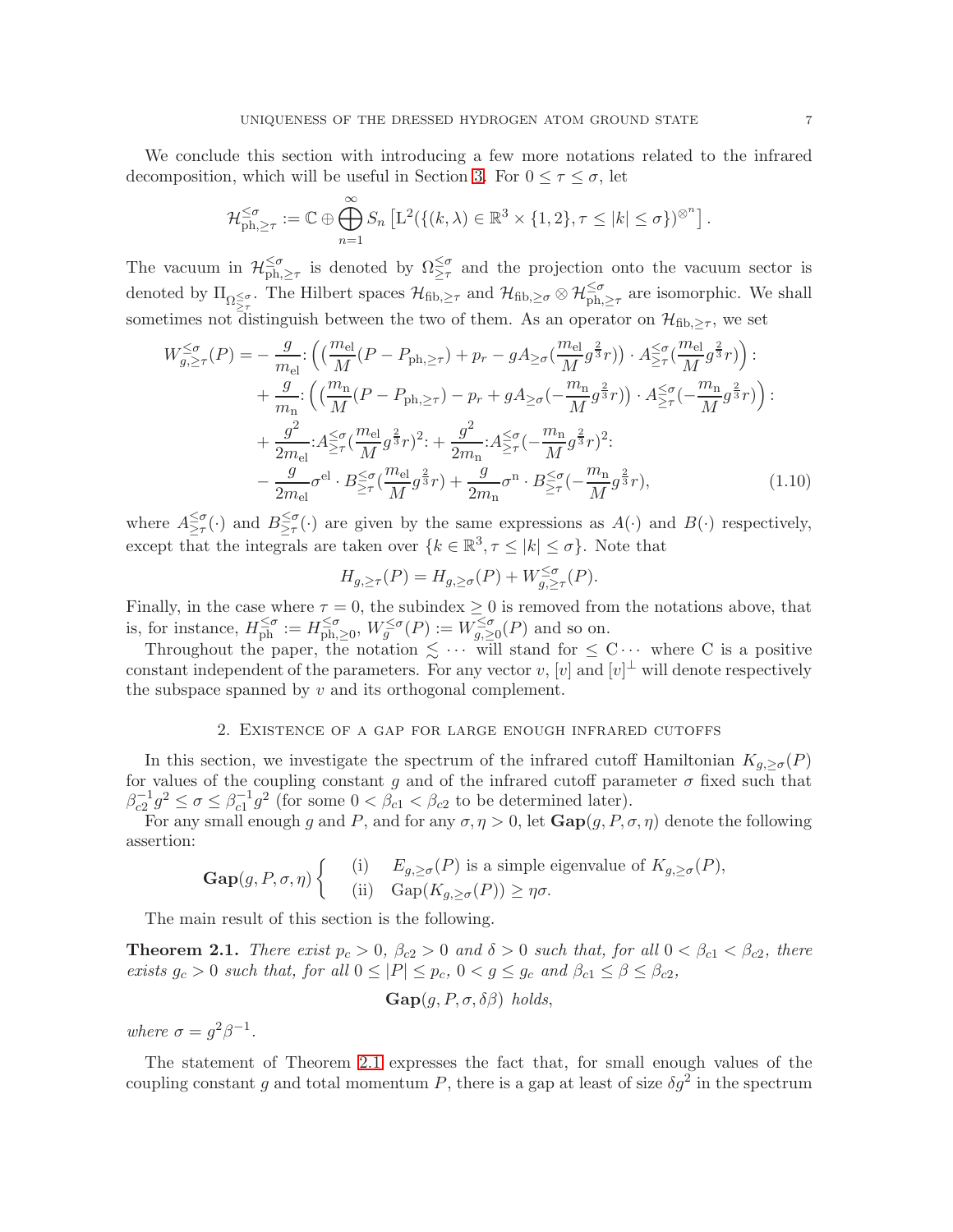of  $K_{g,\geq \sigma}(P)$  above the non-degenerate ground state eigenvalue  $E_{g,\geq \sigma}(P)$ , provided that the infrared cutoff parameter  $\sigma$  obeys  $\beta_{c2}^{-1} g^2 \leq \sigma \leq \beta_{c1}^{-1} g^2$ .

2.1. Preliminary lemmas. The proof of Theorem [2.1](#page-6-1) relies on a few lemmas that we shall establish in this preliminary subsection. For the convenience of the reader, some standard estimates used several times in the proofs below are recalled in the appendix.

We begin with verifying that the Feshbach-Schur operator  $F_{g,\geq\sigma}(P)$  introduced in [\(1.9\)](#page-5-0) is well-defined for suitable values of the parameters.

<span id="page-7-0"></span>**Lemma 2.2.** There exist  $p_c > 0$  and  $\beta_{c2} > 0$  such that, for all  $0 < \beta_{c1} < \beta_{c2}$ , there exists  $g_c > 0$  such that, for all  $0 < g \leq g_c$ ,  $0 \leq |P| \leq p_c$  and  $\beta_{c1} \leq \beta \leq \beta_{c2}$ , the Feshbach-Schur operator defined in [\(1.9\)](#page-5-0),  $F_{g,\geq \sigma}(P)$  (where  $\sigma = g^2\beta^{-1}$ ), is a bounded operator on  $\text{Ran}(\Pi_{0,\geq\sigma})\subset\mathcal{H}_{\text{fib}}$  given by

$$
F_{g,\geq\sigma}(P) = (E_0(P) - E_{g,\geq\sigma}(P)))\Pi_{0,\geq\sigma}
$$
  
\n
$$
- \Pi_{0,\geq\sigma}W_{g,\geq\sigma}(P)[K_{0,\geq\sigma}(P) - E_{g,\geq\sigma}(P)]^{-1}\bar{\Pi}_{0,\geq\sigma}W_{g,\geq\sigma}(P)\Pi_{0,\geq\sigma}
$$
  
\n
$$
+ \text{Rem}_1(g,P,\beta),
$$
\n(2.1)

where  $\text{Rem}_1(g, P, \beta)$  is a bounded operator on  $\text{Ran}(\Pi_{0, \geq \sigma})$  satisfying

<span id="page-7-5"></span><span id="page-7-4"></span><span id="page-7-3"></span>
$$
\|\text{Rem}_1(g, P, \beta)\| \lesssim g^2 \beta^{\frac{1}{2}}.
$$
\n(2.2)

Moreover the following inequality holds in the sense of quadratic forms on  $D(K_{q,>\sigma}(P))$ :

<span id="page-7-1"></span>
$$
K_{g,\geq\sigma}(P) - E_{g,\geq\sigma}(P) \geq F_{g,\geq\sigma}(P). \tag{2.3}
$$

*Proof.* Let  $g_c$ ,  $p_c$ ,  $\sigma_c$  and  $C_W$  be given by Lemma [A.6.](#page-20-7) Let  $\beta_{c2}$  be such that  $\beta_{c2}^{1/2} \leq (6C_W)^{-1}$ , and let  $0 < \beta_{c1} < \beta_{c2}$ . Possibly by considering a smaller  $g_c$ , we can assume that  $g_c^2 \leq \beta_{c1}\sigma_c$ and hence, for all  $0 < g \le g_c$  and  $\beta \ge \beta_{c1}$ , we have that  $0 < \sigma = g^2 \beta^{-1} \le \sigma_c$ . In addition we impose that  $p_c \leq M/2$ .

Fix g, P and  $\beta$  as in the statement of the lemma. By Lemmas [A.1](#page-18-0) and [A.4,](#page-19-0) we have that  $K_{0,\geq\sigma}(P) - E_{g,\geq\sigma}(P)$  is bounded invertible on  $\text{Ran}(\overline{\Pi}_{0,\geq\sigma})$  and satisfies

$$
(K_{0,\geq\sigma}(P)-E_{g,\geq\sigma}(P))\overline{\Pi}_{0,\geq\sigma}\geq (E_0(P)-E_{g,\geq\sigma}(P)+(1-\frac{|P|}{M})\sigma)\overline{\Pi}_{0,\geq\sigma}\geq \frac{\sigma}{2}\overline{\Pi}_{0,\geq\sigma}.
$$

Using again that  $E_{g,\geq\sigma}(P) \leq E_0(P)$  by Lemma [A.4,](#page-19-0) it then follows from a straightforward application of the Spectral Theorem that

$$
\left\| \left[ K_{0,\geq\sigma}(P) - E_{g,\geq\sigma}(P) \right]^{-1} \bar{\Pi}_{0,\geq\sigma} \left( K_{0,\geq\sigma}(P) - E_0(P) + \sigma \right) \right\|
$$
\n
$$
\leq \left\| \left[ K_{0,\geq\sigma}(P) - E_{g,\geq\sigma}(P) \right]^{-1} \bar{\Pi}_{0,\geq\sigma} \left( K_{0,\geq\sigma}(P) - E_{g,\geq\sigma}(P) + \sigma \right) \right\| \leq 3. \tag{2.4}
$$

Moreover, by Lemma [A.6,](#page-20-7) we have that

<span id="page-7-2"></span>
$$
\left\| \left[ K_{0,\geq\sigma}(P) - E_0(P) + \sigma \right]^{-\frac{1}{2}} W_{g,\geq\sigma}(P) \left[ K_{0,\geq\sigma}(P) - E_0(P) + \sigma \right]^{-\frac{1}{2}} \right\|
$$
  
 
$$
\leq C_W g \sigma^{-\frac{1}{2}} = C_W \beta^{\frac{1}{2}}, \tag{2.5}
$$

and hence

$$
\left\| \left[K_{0,\geq\sigma}(P) - E_{g,\geq\sigma}(P) \right]^{-\frac{1}{2}} \bar{\Pi}_{0,\geq\sigma} W_{g,\geq\sigma}(P) \left[K_{0,\geq\sigma}(P) - E_{g,\geq\sigma}(P) \right]^{-\frac{1}{2}} \bar{\Pi}_{0,\geq\sigma} \right\| \leq 3C_W\beta^{\frac{1}{2}}.
$$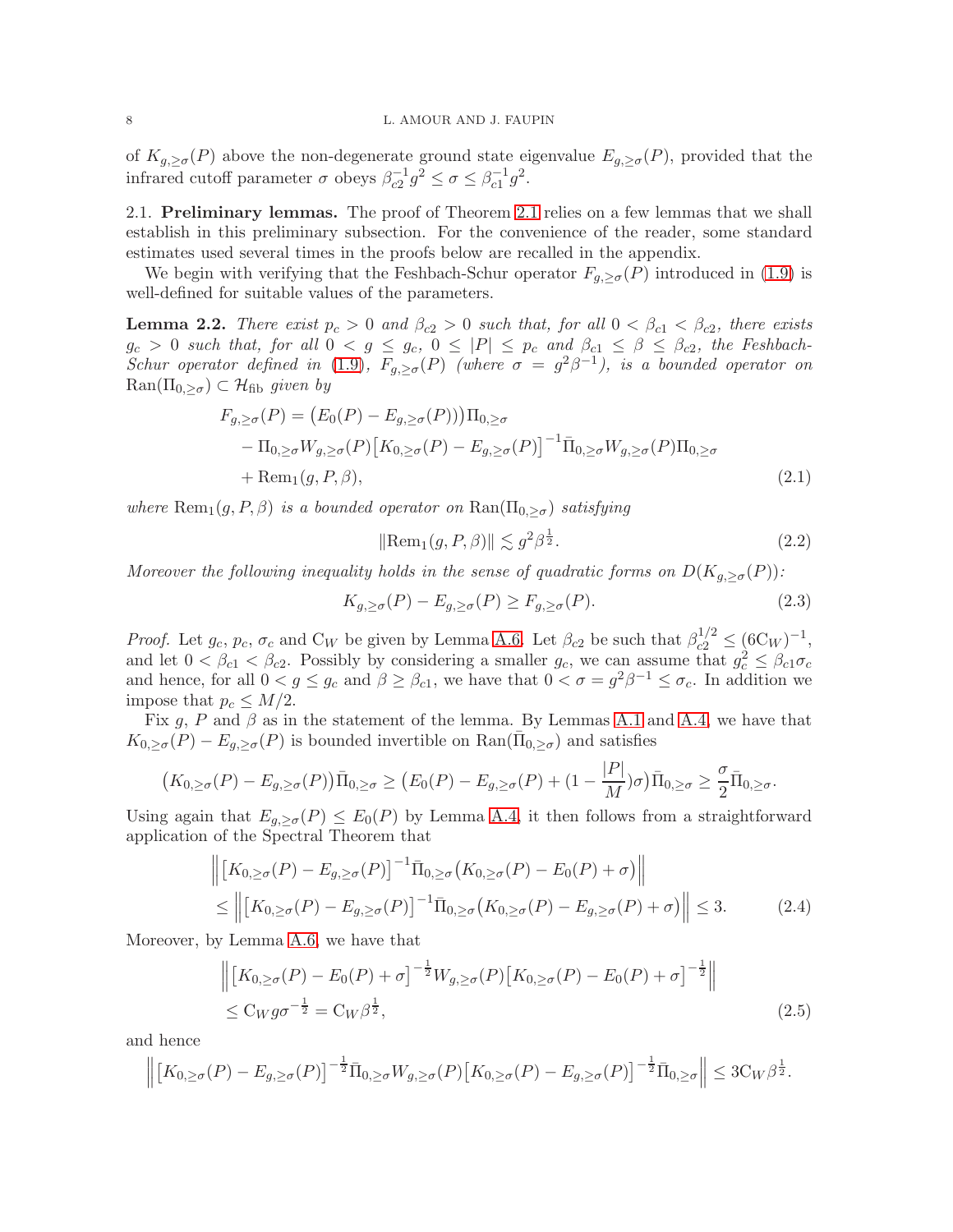Taking into account the choice of  $\beta_{c2}$ , we have  $3C_W \beta^{\frac{1}{2}} \leq 1/2$  so that in particular

<span id="page-8-0"></span>
$$
(K_{0,\geq\sigma}(P) - E_{g,\geq\sigma}(P)) \overline{\Pi}_{0,\geq\sigma} + \overline{\Pi}_{0,\geq\sigma} W_{g,\geq\sigma}(P) \overline{\Pi}_{0,\geq\sigma}
$$
  

$$
\geq \frac{1}{2} (K_{0,\geq\sigma}(P) - E_{g,\geq\sigma}(P)) \overline{\Pi}_{0,\geq\sigma} \geq \frac{\sigma}{4} \overline{\Pi}_{0,\geq\sigma}.
$$
 (2.6)

Therefore the operator  $(K_{0,\geq\sigma}(P)-E_{g,\geq\sigma}(P))\overline{\Pi}_{0,\geq\sigma}+\overline{\Pi}_{0,\geq\sigma}W_{g,\geq\sigma}(P)\overline{\Pi}_{0,\geq\sigma}$  is bounded invertible on Ran( $\overline{\Pi}_{0,\geq\sigma}$ ). Using in addition that  $W_{g,\geq\sigma}(P)$  is relatively bounded with respect to  $K_{0,\geq\sigma}(P)$ , we obtain that  $F_{g,\geq\sigma}(P)$  is indeed a well-defined bounded operator on  $\text{Ran}(\Pi_{0,\geq\sigma})$ .

Next, using again  $(2.4)$  and  $(2.5)$ , we obtain

$$
\left\|\Pi_{0,\geq\sigma}W_{g,\geq\sigma}(P)\left[K_{0,\geq\sigma}(P)-E_{g,\geq\sigma}(P)\right]^{-\frac{1}{2}}\overline{\Pi}_{0,\geq\sigma}\right\|\leq 2C_W\beta^{\frac{1}{2}}\sigma^{\frac{1}{2}}=2C_Wg.\tag{2.7}
$$

A standard Neumann series decomposition together with the previous estimates then lead to

$$
\Pi_{0,\geq\sigma}W_{g,\geq\sigma}(P)\left[K_{0,\geq\sigma}(P)-E_{g,\geq\sigma}(P)+\bar{\Pi}_{0,\geq\sigma}W_{g,\geq\sigma}(P)\bar{\Pi}_{0,\geq\sigma}\right]^{-1}\bar{\Pi}_{0,\geq\sigma}W_{g,\geq\sigma}(P)\Pi_{0,\geq\sigma}
$$
\n
$$
=\Pi_{0,\geq\sigma}W_{g,\geq\sigma}(P)\left[K_{0,\geq\sigma}(P)-E_{g,\geq\sigma}(P)\right]^{-1}\bar{\Pi}_{0,\geq\sigma}W_{g,\geq\sigma}(P)\Pi_{0,\geq\sigma}+\text{Rem}_1(g,P,\beta),
$$

where  $\text{Rem}_1(g, P, \beta)$  is a bounded operator on  $\text{Ran}(\Pi_{0, \geq \sigma})$  satisfying [\(2.2\)](#page-7-3).

Finally, to prove [\(2.3\)](#page-7-4), it suffices to use the following identity

<span id="page-8-4"></span><span id="page-8-1"></span>
$$
K_{g,\geq\sigma}(P) - E_{g,\geq\sigma}(P) = F_{g,\geq\sigma}(P) + R^*R,\tag{2.8}
$$

where

$$
R := \left[ K_{0,\geq\sigma}(P) - E_{g,\geq\sigma}(P) + \bar{\Pi}_{0,\geq\sigma} W_{g,\geq\sigma}(P) \bar{\Pi}_{0,\geq\sigma} \right]^{-\frac{1}{2}} \bar{\Pi}_{0,\geq\sigma}(K_{g,\geq\sigma}(P) - E_{g,\geq\sigma}(P)).
$$

We observe that the operator square root appearing in the expression of  $R$  is well-defined by [\(2.6\)](#page-8-0). Equation [\(2.8\)](#page-8-1) follows from straightforward algebraic computations (see e.g. [\[4,](#page-20-6) [12\]](#page-21-6)). This concludes the proof of the lemma.

Our next task is to extract the second order term from  $(2.1)$ . It is the purpose of the following three lemmas.

<span id="page-8-3"></span>**Lemma 2.3.** There exist  $g_c > 0$ ,  $p_c > 0$  and  $\sigma_c > 0$  such that, for all  $0 \le g \le g_c$ ,  $0 \le |P| \le p_c$ and  $0 < \sigma \leq \sigma_c$ ,

$$
\Pi_{0,\geq\sigma}W_{g,\geq\sigma}(P)\left[K_{0,\geq\sigma}(P)-E_{g,\geq\sigma}(P)\right]^{-1}\bar{\Pi}_{0,\geq\sigma}W_{g,\geq\sigma}(P)\Pi_{0,\geq\sigma}
$$
\n
$$
=\sum_{\lambda=1,2}\int_{\mathbb{R}^3}\Pi_{0,\geq\sigma}\tilde{w}_{\geq\sigma}(r,k,\lambda)\left[H_r+\frac{1}{2M}(P-k)^2+|k|-E_{g,\geq\sigma}(P)\right]^{-1}w_{\geq\sigma}(r,k,\lambda)\Pi_{0,\geq\sigma}dk
$$
\n
$$
+\operatorname{Rem}_2(g,P,\sigma),
$$
\n(2.9)

where

$$
w_{\geq \sigma}(r, k, \lambda) := -\frac{g}{m_{\text{el}}} \left( \left( \frac{m_{\text{el}}}{M} (P - P_{\text{ph}, \geq \sigma}) + p_r \right) \cdot h_{\geq \sigma}^A \left( \frac{m_{\text{el}}}{M} g^{\frac{2}{3}} r, k, \lambda \right) \right) + \frac{g}{m_{\text{n}}} \left( \left( \frac{m_{\text{n}}}{M} (P - P_{\text{ph}, \geq \sigma}) - p_r \right) \cdot h_{\geq \sigma}^A \left( -\frac{m_{\text{n}}}{M} g^{\frac{2}{3}} r, k, \lambda \right) \right) - \frac{g}{2m_{\text{el}}} \sigma^{\text{el}} \cdot h_{\geq \sigma}^B \left( \frac{m_{\text{el}}}{M} g^{\frac{2}{3}} r, k, \lambda \right) + \frac{g}{2m_{\text{n}}} \sigma^{\text{n}} \cdot h_{\geq \sigma}^B \left( -\frac{m_{\text{n}}}{M} g^{\frac{2}{3}} r, k, \lambda \right), \tag{2.10}
$$

 $\tilde{w}_{\geq \sigma}(r,k,\lambda)$  is given by the same expression except that  $h^A_{\geq \sigma}$ ,  $h^B_{\geq \sigma}$  are replaced by their conjugate  $\bar{h}^A_{\geq \sigma}$ ,  $\bar{h}^B_{\geq \sigma}$ , and  $\text{Rem}_2(g, P, \sigma)$  is a bounded operator on  $\text{Ran}(\Pi_{0, \geq \sigma})$  satisfying

<span id="page-8-2"></span>
$$
\|\text{Rem}_2(g, P, \sigma)\| \lesssim g^3.
$$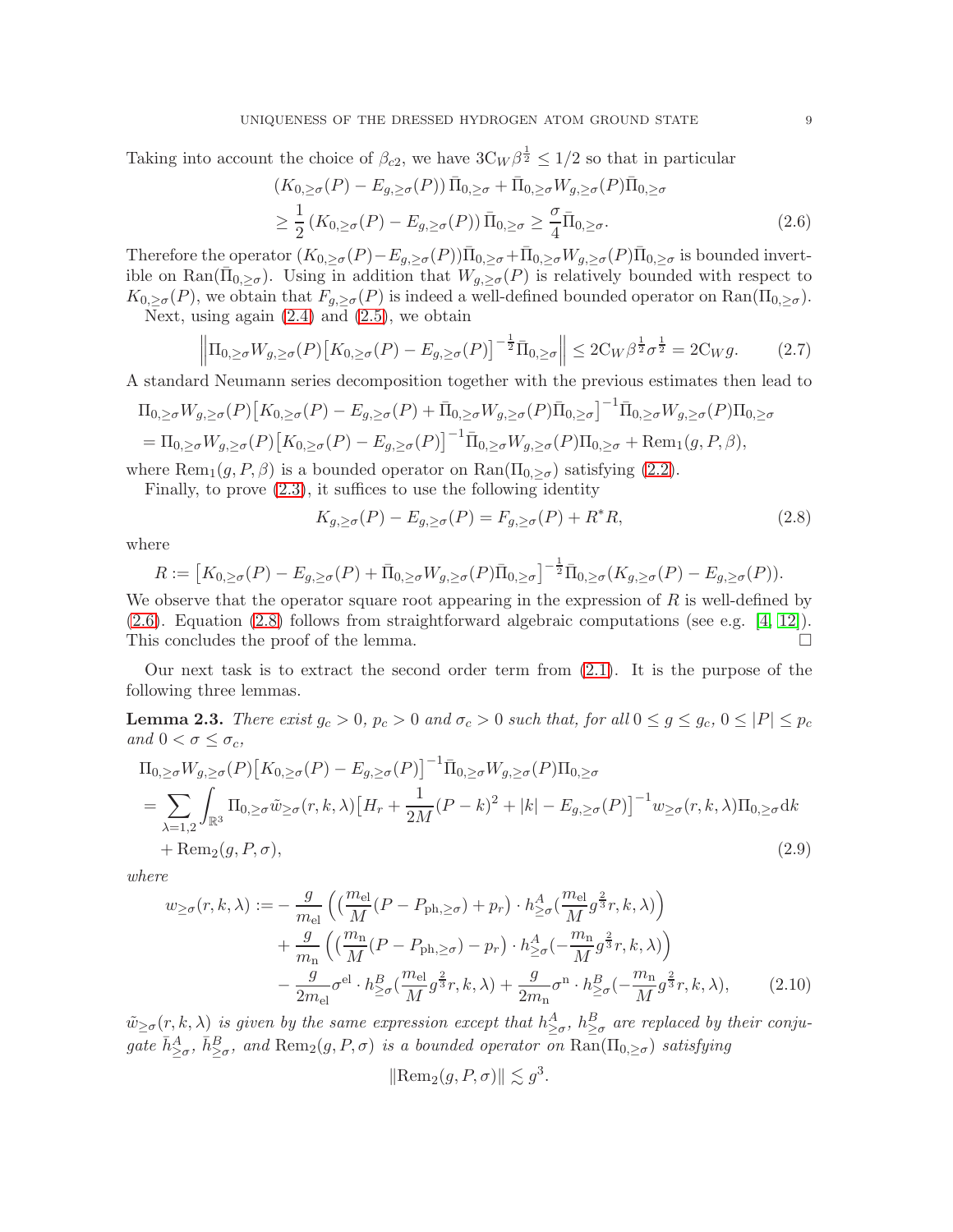*Proof.* It suffices to introduce the expression [\(1.8\)](#page-4-0) of  $W_{g,\geq\sigma}(P)$  into the operator

$$
\Pi_{0,\geq\sigma}W_{g,\geq\sigma}(P)\big[K_{0,\geq\sigma}(P)-E_{g,\geq\sigma}(P)\big]^{-1}\bar{\Pi}_{0,\geq\sigma}W_{g,\geq\sigma}(P)\Pi_{0,\geq\sigma},
$$

and next to estimate each term separately. An explicit computation then leads directly to the statement of the lemma (see the proof of Lemma A.9 in [\[1\]](#page-20-1) for more details).  $\Box$ 

**Lemma 2.4.** There exist  $g_c > 0$ ,  $p_c > 0$  and  $\sigma_c > 0$  such that, for all  $0 \le g \le g_c$ ,  $0 \le |P| \le p_c$ ,  $0 < \sigma \leq \sigma_c$  and  $\lambda \in \{1, 2\},\$ 

$$
\int_{\mathbb{R}^3} \Pi_{0,\geq \sigma} \tilde{w}_{\geq \sigma}(r,k,\lambda) \left[ H_r + \frac{1}{2M} (P-k)^2 + |k| - E_{g,\geq \sigma}(P) \right]^{-1} w_{\geq \sigma}(r,k,\lambda) \Pi_{0,\geq \sigma} dk
$$
\n
$$
= \int_{\mathbb{R}^3} \Pi_{0,\geq \sigma} \tilde{w}_{\geq \sigma}(0,k,\lambda) \left[ H_r + \frac{1}{2M} (P-k)^2 + |k| - E_{g,\geq \sigma}(P) \right]^{-1} w_{\geq \sigma}(0,k,\lambda) \Pi_{0,\geq \sigma} dk
$$
\n
$$
+ \text{Rem}_3(g,P,\sigma,\lambda),
$$

where  $w_{\geq \sigma}(0, k, \lambda)$  and  $\tilde{w}_{\geq \sigma}(0, k, \lambda)$  are defined by [\(2.10\)](#page-8-2), and  $\text{Rem}_3(g, P, \sigma, \lambda)$  is a bounded operator on  $\text{Ran}(\Pi_{0,\geq\sigma})$  satisfying

$$
\|\text{Rem}_3(g, P, \sigma, \lambda)\| \lesssim g^{\frac{8}{3}}.
$$

*Proof.* It follows from the definitions  $(1.4)$ – $(1.5)$  of  $h_j^A$  and  $h_j^B$  that

$$
\left| h_{j,\geq\sigma}^{A}(r,k,\lambda) - h_{j,\geq\sigma}^{A}(0,k,\lambda) \right| \lesssim \mathbb{1}_{|k|\geq\sigma}(k)|k|^{\frac{1}{2}} \chi_{\Lambda}(k)|r|,
$$
  

$$
\left| h_{j,\geq\sigma}^{B}(r,k,\lambda) - h_{j,\geq\sigma}^{B}(0,k,\lambda) \right| \lesssim \mathbb{1}_{|k|\geq\sigma}(k)|k|^{\frac{3}{2}} \chi_{\Lambda}(k)|r|,
$$

for any  $j \in \{1, 2, 3\}, \lambda \in \{1, 2\}, r \in \mathbb{R}^3$  and  $k \in \mathbb{R}^3$ . This implies that

$$
\|\Pi_{0,\geq\sigma}\left(\frac{m_{\text{el}}}{M}(P-P_{\text{ph},\geq\sigma})+p_{r}\right)\cdot\left(h_{\geq\sigma}^{A}\left(\frac{m_{\text{el}}}{M}g^{\frac{2}{3}}r,k,\lambda\right)-h_{\geq\sigma}^{A}(0,k,\lambda)\right)\| \n\lesssim g^{\frac{2}{3}}\mathbb{1}_{|k|\geq\sigma}(k)|k|^{\frac{1}{2}}\chi_{\Lambda}(k)\|\Pi_{0,\geq\sigma}\left(\frac{m_{\text{el}}}{M}(P-P_{\text{ph},\geq\sigma})+p_{r}\right)\langle r\rangle\| \n\lesssim g^{\frac{2}{3}}\mathbb{1}_{|k|\geq\sigma}(k)|k|^{\frac{1}{2}}\chi_{\Lambda}(k).
$$

In the last inequality, we used in particular that  $\|\langle r \rangle p_r \pi_0\| < \infty$ , where, recall,  $\pi_0$  is the projection onto the ground state of the Schrödinger operator  $H_r$ . Similarly,

$$
\|\Pi_{0,\geq\sigma}\sigma^{\text{el}}\cdot\left(h_{\geq\sigma}^B(\frac{m_{\text{el}}}{M}g^{\frac{2}{3}}r,k,\lambda)-h_{\geq\sigma}^B(0,k,\lambda)\right)\|\\\lesssim g^{\frac{2}{3}}1\!\!1_{|k|\geq\sigma}(k)|k|^{\frac{3}{2}}\chi_{\Lambda}(k)\big\|\Pi_{0,\geq\sigma}\sigma^{\text{el}}\langle r\rangle\big\|\lesssim g^{\frac{2}{3}}1\!\!1_{|k|\geq\sigma}(k)|k|^{\frac{3}{2}}\chi_{\Lambda}(k).
$$

The same holds if  $m_{el}$  is replaced by  $-m_n$  and  $\sigma^{el}$  is replaced by  $\sigma^n$ . Besides, using that  $H_r + P^2/2M \ge E_0(P) \ge E_{g,\ge \sigma}(P)$  by Lemma [A.4,](#page-19-0) we obtain that

$$
\left\| \left[ H_r + \frac{1}{2M} (P - k)^2 + |k| - E_{g, \ge \sigma}(P) \right]^{-1} 1\!\!1_{|k| \ge \sigma}(k) \right\|
$$
  
 
$$
\le \frac{1}{-(k \cdot P)/M + k^2/2M + |k|} 1\!\!1_{|k| \ge \sigma}(k) \le \frac{2}{|k|} 1\!\!1_{|k| \ge \sigma}(k),
$$

for  $|P| \leq M/2$ , and hence the statement of the lemma easily follows.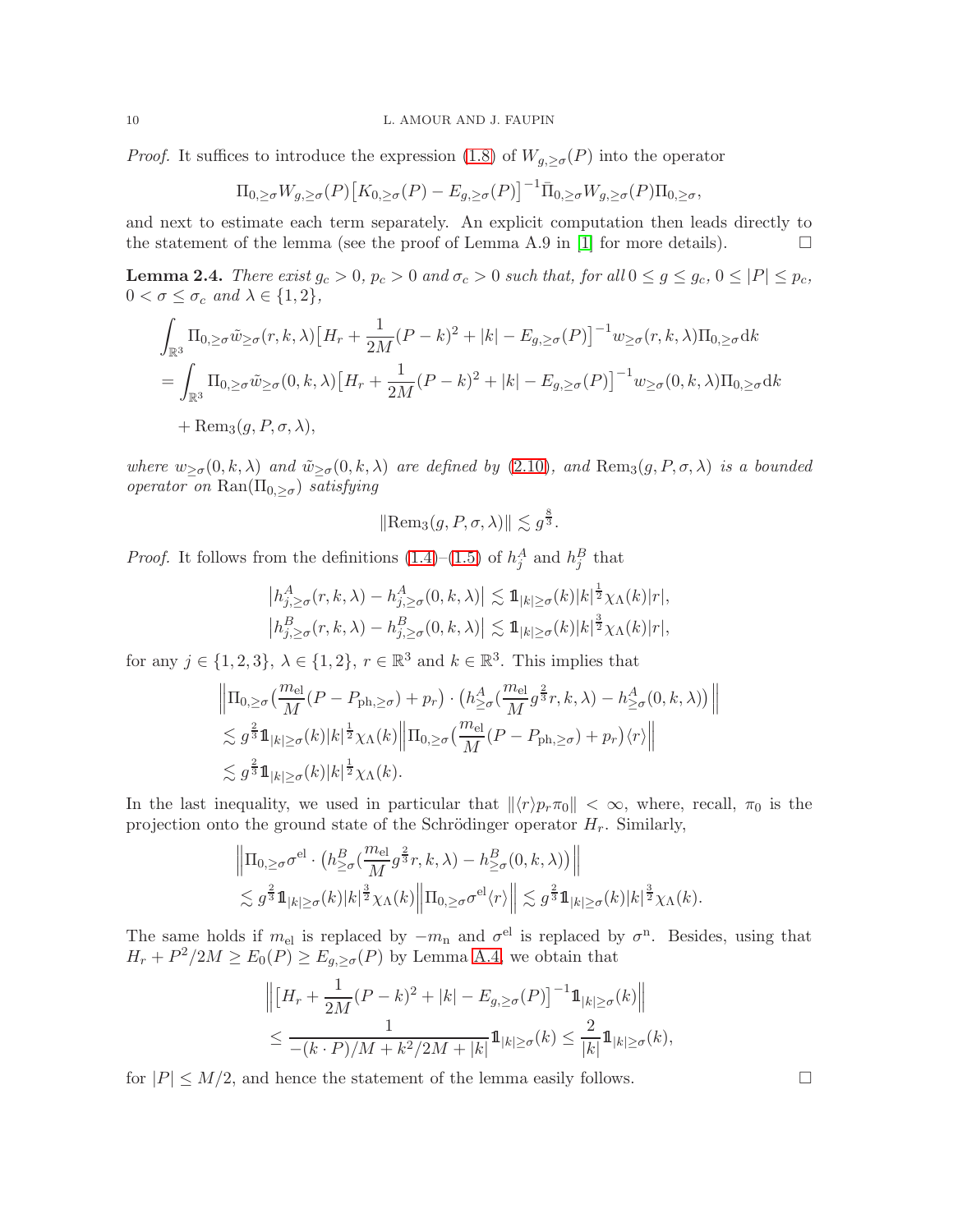<span id="page-10-0"></span>**Lemma 2.5.** There exist  $g_c > 0$ ,  $p_c > 0$  and  $\sigma_c > 0$  such that, for all  $0 \le g \le g_c$ ,  $0 \le |P| \le p_c$ ,  $0 < \sigma \leq \sigma_c$ , and  $\lambda \in \{1, 2\}$ ,

$$
\int_{\mathbb{R}^3} \Pi_{0,\geq \sigma} \tilde{w}_{\geq \sigma}(0,k,\lambda) \left[ H_r + \frac{1}{2M} (P-k)^2 + |k| - E_{g,\geq \sigma}(P) \right]^{-1} w_{\geq \sigma}(0,k,\lambda) \Pi_{0,\geq \sigma} dk
$$
\n
$$
= g^2 \left( \Gamma^{A,\text{diag}}_{\geq \sigma}(P,\lambda) + \Gamma^{B}_{\geq \sigma}(P,\lambda) \right) + \text{Rem}_4(g,P,\sigma,\lambda),
$$

where

$$
\Gamma^{A,\text{diag}}_{\geq \sigma}(P,\lambda) := \frac{1}{\mu^2} \int_{\mathbb{R}^3} \Pi_{0,\geq \sigma} p_r \cdot h^A_{\geq \sigma}(0,k,\lambda) \left[ H_r + \frac{1}{2M} (P-k)^2 + |k| - E_0(P) \right]^{-1}
$$

$$
(\mathbf{1} \otimes \bar{\pi}_0 \otimes \mathbf{1}) p_r \cdot h^A_{\geq \sigma}(0,k,\lambda) \Pi_{0,\geq \sigma} dk,
$$

and

$$
\Gamma_{\geq \sigma}^{B}(P,\lambda) := \int_{\mathbb{R}^3} \Pi_{0,\geq \sigma} \Big( -\frac{1}{2m_{\text{el}}} \sigma^{\text{el}} \cdot \bar{h}_{\geq \sigma}^{B}(0,k,\lambda) + \frac{1}{2m_{\text{n}}} \sigma^{\text{n}} \cdot \bar{h}_{\geq \sigma}^{B}(0,k,\lambda) \Big)
$$

$$
[e_0 + \frac{1}{2M} (P-k)^2 + |k| - E_0(P)]^{-1}
$$

$$
\Big( -\frac{1}{2m_{\text{el}}} \sigma^{\text{el}} \cdot h_{\geq \sigma}^{B}(0,k,\lambda) + \frac{1}{2m_{\text{n}}} \sigma^{\text{n}} \cdot h_{\geq \sigma}^{B}(0,k,\lambda) \Big) \Pi_{0,\geq \sigma} \mathrm{d}k.
$$

Moreover Rem<sub>4</sub> $(g, P, \sigma, \lambda)$  is a bounded operator on Ran( $\Pi_{0, \geq \sigma}$ ) satisfying

$$
\|\text{Rem}_4(g, P, \sigma, \lambda)\| \lesssim g^4.
$$

Proof. It follows from [\(2.10\)](#page-8-2) that

$$
w_{\geq \sigma}(0,k,\lambda)=-\frac{g}{\mu}p_r\cdot h^A_{\geq \sigma}(0,k,\lambda)-\frac{g}{2m_{\rm el}}\sigma^{\rm el}\cdot h^B_{\geq \sigma}(0,k,\lambda)+\frac{g}{2m_{\rm n}}\sigma^{\rm n}\cdot h^B_{\geq \sigma}(0,k,\lambda),
$$

and likewise for  $\tilde{w}_{\geq \sigma}(0, k, \lambda)$  except that  $h^A_{\geq \sigma}$ ,  $h^B_{\geq \sigma}$  are replaced by  $\bar{h}^A_{\geq \sigma}$ ,  $\bar{h}^B_{\geq \sigma}$ . (Observe in particular that the terms proportional to  $(P - P_{ph})$  vanish. This is due to the fact that the charge of the total system we consider vanishes).

Moreover, we have that  $\bar{h}^A_{\geq \sigma}(0, k, \lambda) = h^A_{\geq \sigma}(0, k, \lambda)$  and

$$
\Pi_{0,\geq \sigma} p_r \cdot h^A_{\geq \sigma}(0,k,\lambda) (\mathbf{1} \otimes \pi_0 \otimes \mathbf{1}) = 0.
$$

This yields

$$
\int_{\mathbb{R}^3} \Pi_{0,\geq \sigma} \tilde{w}_{\geq \sigma}(0,k,\lambda) \left[ H_r + \frac{1}{2M} (P-k)^2 + |k| - E_{g,\geq \sigma}(P) \right]^{-1} w_{\geq \sigma}(0,k,\lambda) \Pi_{0,\geq \sigma} dk
$$
\n
$$
= g^2 \left( \tilde{\Gamma}^{A,\text{diag}}_{\geq \sigma}(g,P,\lambda) + \tilde{\Gamma}^B_{\geq \sigma}(g,P,\lambda) \right),
$$

where

$$
\tilde{\Gamma}^{A,\text{diag}}_{\geq \sigma}(g, P, \lambda) := \frac{1}{\mu^2} \int_{\mathbb{R}^3} \Pi_{0,\geq \sigma} p_r \cdot h^A_{\geq \sigma}(0, k, \lambda) \left[ H_r + \frac{1}{2M} (P - k)^2 + |k| - E_{g,\geq \sigma}(P) \right]^{-1}
$$
\n
$$
(\mathbf{1} \otimes \bar{\pi}_0 \otimes \mathbf{1}) p_r \cdot h^A_{\geq \sigma}(0, k, \lambda) \Pi_{0,\geq \sigma} \mathrm{d}k,
$$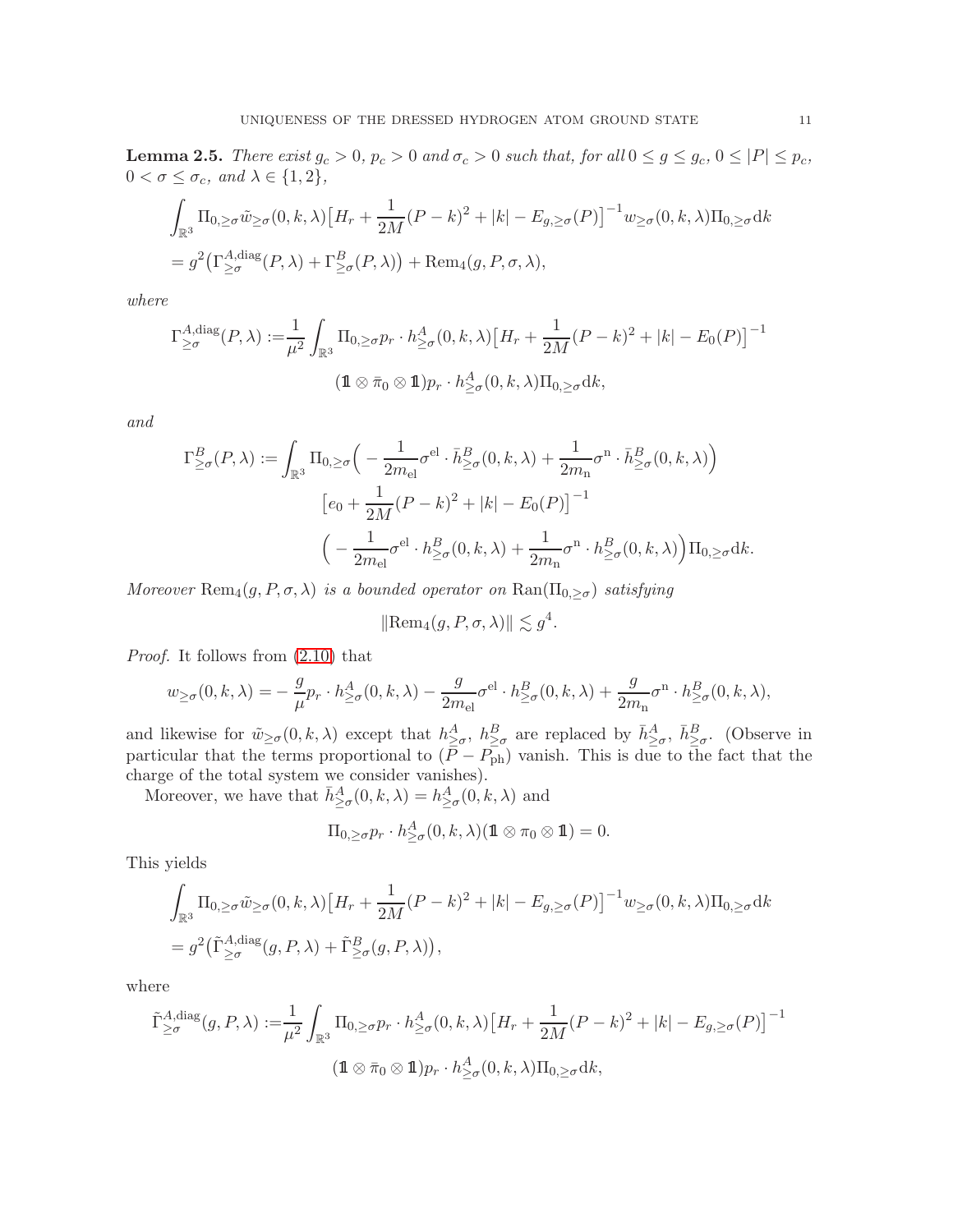and

$$
\tilde{\Gamma}^{B}_{\geq \sigma}(g, P, \lambda) := \int_{\mathbb{R}^3} \Pi_{0, \geq \sigma} \Big( -\frac{1}{2m_{\text{el}}} \sigma^{\text{el}} \cdot \bar{h}^{B}_{\geq \sigma}(0, k, \lambda) + \frac{1}{2m_{\text{n}}} \sigma^{\text{n}} \cdot \bar{h}^{B}_{\geq \sigma}(0, k, \lambda) \Big)
$$

$$
\left[ e_0 + \frac{1}{2M} (P - k)^2 + |k| - E_{g, \geq \sigma}(P) \right]^{-1}
$$

$$
\Big( -\frac{1}{2m_{\text{el}}} \sigma^{\text{el}} \cdot h^{B}_{\geq \sigma}(0, k, \lambda) + \frac{1}{2m_{\text{n}}} \sigma^{\text{n}} \cdot h^{B}_{\geq \sigma}(0, k, \lambda) \Big) \Pi_{0, \geq \sigma} \mathrm{d}k.
$$

For any  $|P| \leq M/2$  and  $|k| \geq \sigma$ , we have that

$$
\left\| \left[ H_r + \frac{1}{2M} (P - k)^2 + |k| - E_0(P) \right]^{-1} (\mathbf{1} \otimes \bar{\pi}_0 \otimes \mathbf{1}) \right\| \le \frac{1}{e_1 - e_0},
$$

and hence also that

$$
\left\| \left[ H_r + \frac{1}{2M} (P - k)^2 + |k| - E_{g, \ge \sigma}(P) \right]^{-1} (\mathbb{1} \otimes \bar{\pi}_0 \otimes \mathbb{1}) \right\| \le \frac{1}{e_1 - e_0},
$$

by Lemma [A.4.](#page-19-0) Therefore, using the first resolvent equation together with the facts that  $|E_0(P) - E_{g,\geq \sigma}(P)| \lesssim g^2$  (see Lemma [A.4\)](#page-19-0) and  $|h_{\geq \sigma}^A(0, \bar{k}, \lambda)| \lesssim 1\!\!1_{|k|\geq \sigma}(k)|k|^{-1/2}\chi_\Lambda(k)$ , we get

$$
\tilde{\Gamma}_{\geq \sigma}^{A, \text{diag}}(g, P, \lambda) = \Gamma_{\geq \sigma}^{A, \text{diag}}(P, \lambda) + \text{Rem}^A(g, P, \sigma),
$$

where

$$
\|\text{Rem}^A(g, P, \sigma)\| \lesssim g^2 \int_{\mathbb{R}^3} \mathbb{1}_{\sigma \le |k| \le \Lambda} \frac{dk}{|k|} \lesssim g^2.
$$

Likewise, for any  $|P| \leq M/2$  and  $|k| \geq \sigma$ , we have that

$$
\left| \left[ e_0 + \frac{1}{2M} (P - k)^2 + |k| - E_{g, \ge \sigma}(P) \right]^{-1} \right| \le \frac{2}{|k|},
$$

and since  $|h_{\geq \sigma}^B(0, k, \lambda)| \lesssim \mathbb{1}_{|k|\geq \sigma}(k)|k|^{1/2}\chi_{\Lambda}(k)$ , we thus obtain that

$$
\tilde{\Gamma}^{B}_{\geq \sigma}(g, P, \lambda) = \Gamma^{B}_{\geq \sigma}(P, \lambda) + \text{Rem}^{B}(g, P, \sigma),
$$

where

$$
\|\text{Rem}^B(g, P, \sigma)\| \lesssim g^2 \int_{\mathbb{R}^3} \mathbb{1}_{\sigma \le |k| \le \Lambda} \frac{dk}{|k|} \lesssim g^2.
$$

Hence the lemma is proven.

To conclude this subsection, we estimate the size of the splitting induced by the second order term in [\(2.2\)](#page-7-3). Since the matrix  $\Gamma^{A,\text{diag}}_{\geq \sigma}(P,\lambda)$  of Lemma [2.5](#page-10-0) is diagonal, only  $\Gamma^B_{\geq \sigma}(P,\lambda)$ is responsible for this splitting.

From now on, to simplify a few computations and since the system is rotation invariant, we choose the total momental P to be directed along  $\overrightarrow{\epsilon_3}$ .

<span id="page-11-0"></span>**Lemma 2.6.** There exist  $p_c > 0$  and  $\sigma_c > 0$  such that, for all  $P = P_3 \overrightarrow{\epsilon_3}$  satisfying  $0 \leq |P| \leq$  $p_c$ , for all  $0 < \sigma \leq \sigma_c$ , and  $\lambda \in \{1, 2\}$ ,

$$
\Gamma^B_{\geq \sigma}(P,\lambda) = \Gamma^{B,\text{diag}}_{\geq \sigma}(P,\lambda) + \Gamma^{B,\#}_{\geq \sigma}(P,\lambda),
$$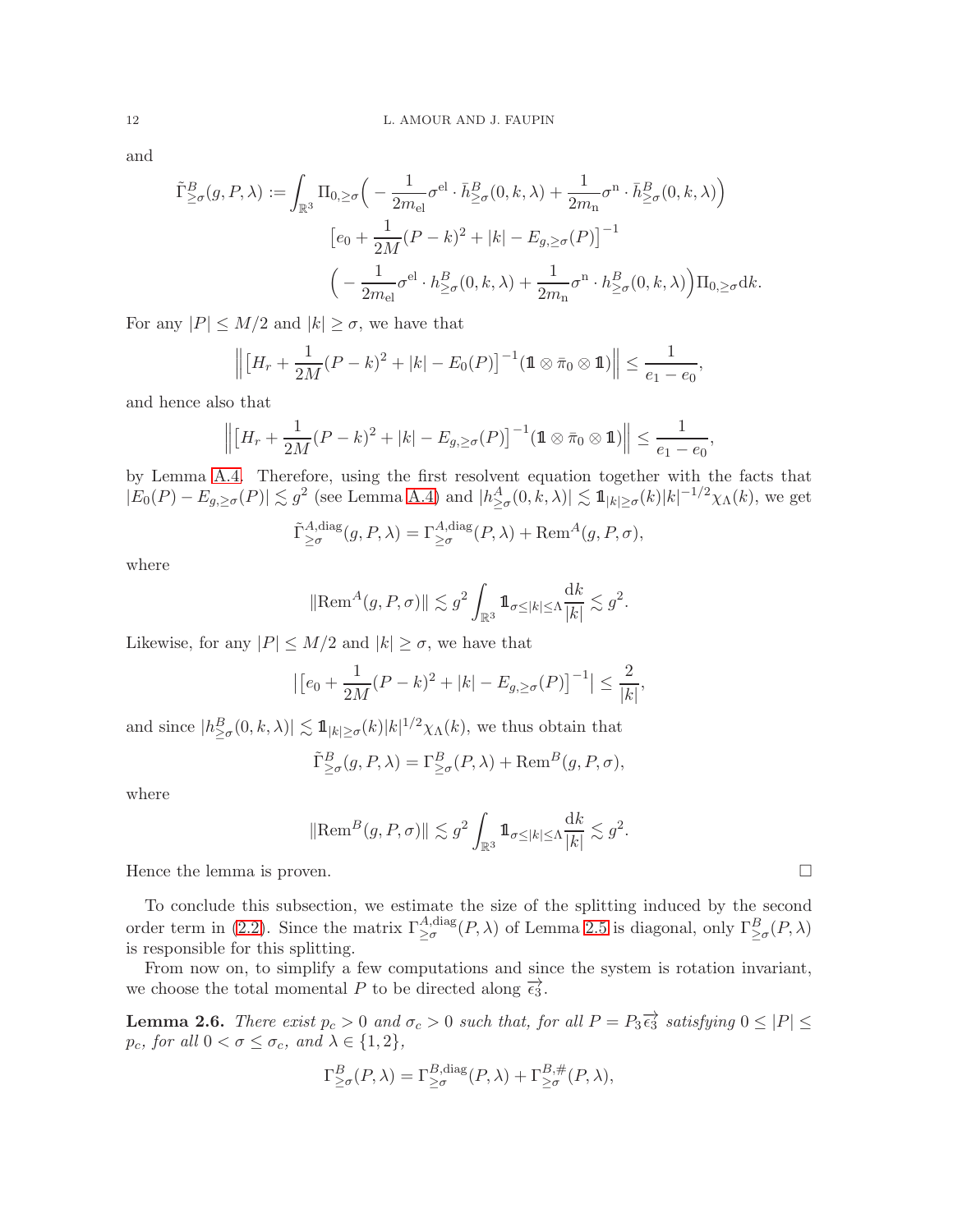where  $\Gamma^{B,\text{diag}}_{\geq \sigma}$  $\sum_{\alpha=0}^{B,\text{diag}}(P,\lambda)$  is the diagonal operator on  $\text{Ran}\,\Pi_{0,\geq\sigma}$  given by

$$
\Gamma_{\geq \sigma}^{B,\text{diag}}(P,\lambda) := \left(\frac{1}{4m_{\text{el}}^2} + \frac{1}{4m_{\text{n}}^2}\right) \int_{\mathbb{R}^3} \frac{\left|h_{\geq \sigma}^B(0,k,\lambda)\right|^2 \mathrm{d}k}{|k| - (k \cdot P)/M + k^2/2M} \Pi_{0,\geq \sigma},
$$

and

$$
\Gamma_{\geq \sigma}^{B,\#}(P,\lambda) := -\frac{1}{2m_{\text{el}}m_{\text{n}}}\sum_{j=1,2,3}\int_{\mathbb{R}^3}\frac{\left|h_{j,\geq \sigma}^B(0,k,\lambda)\right|^2\mathrm{d}k}{|k|-(k\cdot P)/M+k^2/2M}\Pi_{0,\geq \sigma}\sigma_j^{\text{el}}\sigma_j^{\text{n}}\Pi_{0,\geq \sigma}.
$$

*Proof.* Using standard properties of the Pauli matrices (see Lemma [A.8\)](#page-20-8), since for any  $k \in \mathbb{R}^3$ and  $\lambda \in \{1, 2\}, \bar{h}^B_{\geq \sigma}(0, k, \lambda) = -h^B_{\geq \sigma}(0, k, \lambda)$ , we have that

$$
\left(\sigma^{\text{el}} \cdot \bar{h}^B_{\geq \sigma}(0, k, \lambda)\right) \left(\sigma^{\text{el}} \cdot h^B_{\geq \sigma}(0, k, \lambda)\right) = -(h^B_{\geq \sigma}(0, k, \lambda))^2 = \left|h^B_{\geq \sigma}(0, k, \lambda)\right|^2,
$$

and likewise with  $\sigma^n$  replacing  $\sigma^{el}$ . Next, we observe that for  $P = P_3 \overrightarrow{\epsilon_3}$ ,  $\lambda \in \{1,2\}$  and  $j, j' \in \{1, 2, 3\}, j \neq j',$ 

$$
\int_{\mathbb{R}^3} \frac{\bar{h}_{j,\geq \sigma}^B(0,k,\lambda) h_{j',\geq \sigma}^B(0,k,\lambda)}{|k| - (k \cdot P)/M + k^2/2M} \mathrm{d}k = 0.
$$

The lemma then follows straightforwardly from the expression of  $\Gamma^B_{\geq \sigma}(P,\lambda)$  given in the statement of Lemma [2.5.](#page-10-0)  $\Box$ 

<span id="page-12-0"></span>**Lemma 2.7.** There exist  $p_c > 0$  and  $\sigma_c > 0$  such that, for all  $P = P_3 \overrightarrow{\epsilon_3}$  satisfying  $0 \leq |P| \leq p_c$ and for all  $0 < \sigma \leq \sigma_c$ , the eigenvalues of the operator

$$
\Gamma_{\geq \sigma}^{B,\#}(P) := -\sum_{\lambda=1,2} \Gamma_{\geq \sigma}^{B,\#}(P,\lambda)
$$

are given by

$$
\begin{split} &\gamma^{(0)}_{\geq \sigma}(P):=-\frac{1}{8m_{\rm el}m_{\rm n}\pi^2}\int_{\mathbb{R}^3}\frac{|k|1\!\!1_{\sigma\leq |k|\leq \Lambda}(k)}{|k|-(k\cdot P)/M+k^2/2M}{\rm d}k,\\ &\gamma^{(j)}_{\geq \sigma}(P):=\frac{1}{8m_{\rm el}m_{\rm n}\pi^2}\int_{\mathbb{R}^3}\frac{|k|1\!\!1_{\sigma\leq |k|\leq \Lambda}(k)}{|k|-(k\cdot P)/M+k^2/2M}\frac{k_j^2}{|k|^2}{\rm d}k,\quad j=1,2,3. \end{split}
$$

*Proof.* It directly follows from the properties of the Pauli matrices (see Lemma [A.9\)](#page-20-9).  $\Box$ 

#### <span id="page-12-1"></span>Remarks 2.8.

- (1) For  $P = 0$ , we observe that  $\gamma_{\geq \sigma}^{(1)}$  $\frac{\gamma^{(1)}_{\geq \sigma}(0)}{\geq \sigma} = \gamma^{(2)}_{\geq \sigma}$  $\chi^{(2)}_{\geq\sigma}(0)\,=\,\gamma^{(3)}_{\geq\sigma}$  $\sum_{n=0}^{\infty}$ (0). It may however not be the case for  $P \neq 0$ .
- <span id="page-12-2"></span>(2) The gap above the lowest eigenvalue  $\gamma_{>\sigma}^{(0)}$  $\sum_{\alpha=0}^{(0)}(P)$  is non-vanishing. More precisely, letting

$$
\delta_{\geq \sigma}(P) := \min \left( \gamma^{(1)}_{\geq \sigma}(P), \gamma^{(2)}_{\geq \sigma}(P), \gamma^{(3)}_{\geq \sigma}(P) \right) - \gamma^{(0)}_{\geq \sigma}(P),
$$

and

$$
\delta:=\inf_{0\le |P|\le p_c, 0\le \sigma\le \Lambda/2}\delta_{\ge \sigma}(P),
$$

we have

$$
\delta \ge \frac{1}{8m_{\rm el}m_{\rm n}\pi^2} \int_{\mathbb{R}^3} \frac{|k|1\!\!1_{\Lambda/2 \le |k| \le \Lambda}(k)}{(1 + p_c/M)|k| + k^2/2M} \mathrm{d}k > 0.
$$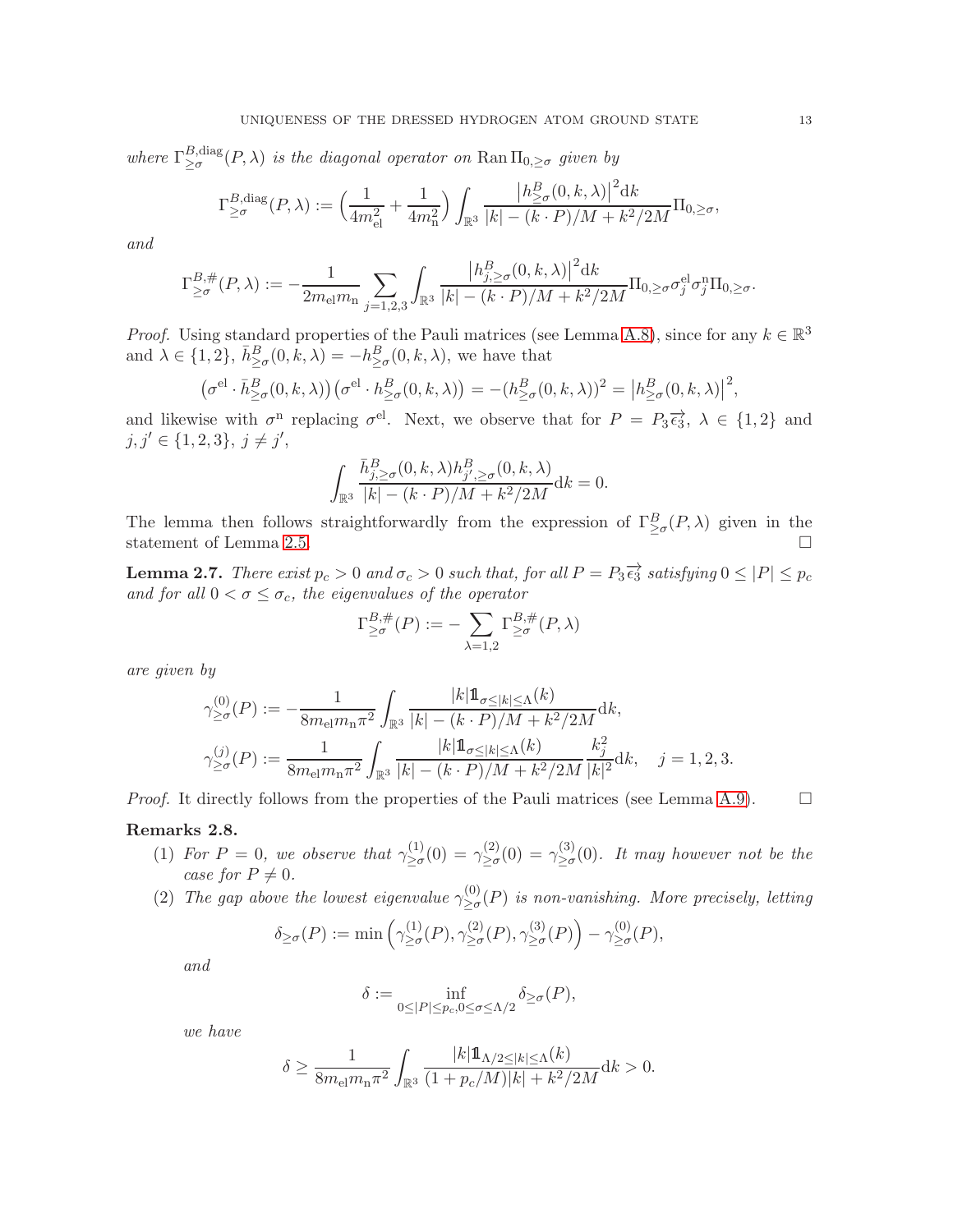## 2.2. Proof of Theorem [2.1.](#page-6-1)

*Proof of Theorem [2.1](#page-6-1).* Let  $p_c$  be fixed as the minimum of the  $p_c$ 's given by Lemmas [2.2–](#page-7-0)[2.7](#page-12-0) and [A.4,](#page-19-0) and let  $C_W$  be given by Lemma [A.6.](#page-20-7) Let  $\sigma_c = \beta_{c2} = \varepsilon$  where  $\varepsilon > 0$  is a small, fixed parameter (smaller, in particular, than the minimum of the  $\sigma_c$ 's given by Lemmas [2.3](#page-8-3)[–2.7](#page-12-0) and than the  $\beta_{c2}$ 's given by Lemma [2.2\)](#page-7-0). Let now  $0 < \beta_{c1} < \beta_{c2}$  and let  $g_c$  be fixed smaller than the minimum of the  $g_c$ 's given by Lemmas [2.2–](#page-7-0)[2.7.](#page-12-0) We recall in particular from the proofs of Lemma [2.2](#page-7-0) that  $g_c^2 \leq \beta_{c1}\sigma_c$ , which implies that for all  $0 < g \leq g_c$  and  $\beta \geq \beta_{c1}$ , we have that  $0 < \sigma_{g,\beta} \leq \sigma_c$ , with  $\sigma_{g,\beta} = g^2 \beta^{-1}$ .

Let  $0 \leq |P| \leq p_c$ ,  $0 < g \leq g_c$ ,  $\beta_{c1} \leq \beta \leq \beta_{c2}$ . By rotation invariance, we can assume that  $P = P_3 \vec{\epsilon}_3$ . Before starting the proof we introduce a few more notations to simplify expressions. Combining Lemmas [2.2–](#page-7-0)[2.6,](#page-11-0) we can write

$$
F_{g,\geq\sigma}(P) = (E_0(P) - E_{g,\geq\sigma}(P))\Pi_{0,\geq\sigma} + g^2 d_{\geq\sigma}(P)\Pi_{0,\geq\sigma} + g^2 \Gamma_{\geq\sigma}^{B,\#}(P) + \text{Rem}(g, P, \beta),
$$

where  $d_{\geq \sigma}(P)$  is the (diagonal) bounded operator on  $\text{Ran}(\Pi_{0,\geq \sigma})$  defined by

$$
\mathrm{d}_{\geq \sigma}(P) := -\sum_{\lambda=1,2} \left( \Gamma^{A,\mathrm{diag}}_{\geq \sigma}(P,\lambda) + \Gamma^{B,\mathrm{diag}}_{\geq \sigma}(P,\lambda) \right),\,
$$

and Rem $(g, P, \beta)$  is a bounded operator on  $\text{Ran}(\Pi_{0, \geq \sigma})$  satisfying

<span id="page-13-0"></span>
$$
\|\text{Rem}(g, P, \beta)\| \lesssim g^2(\beta^{\frac{1}{2}} + g + 2g^{\frac{2}{3}} + 2g^2) \lesssim g^2 \varepsilon^{\frac{1}{2}}.
$$
 (2.11)

Here we used that, by assumption,  $\beta$  and g are smaller than  $\varepsilon$ . We also introduce the operator

$$
F^{(2)} := F_{g,\geq \sigma}(P) + E_{g,\geq \sigma}(P)\Pi_{0,\geq \sigma} - \text{Rem}(g, P, \beta)
$$
  
=  $(E_0(P) + g^2 d_{\geq \sigma}(P))\Pi_{0,\geq \sigma} + g^2 \Gamma_{\geq \sigma}^{B,\#}(P).$ 

Identifying  $d_{\geq \sigma}(P)$  with a scalar quantity, the lowest eigenvalue of  $F^{(2)}$  is, according to Lemma [2.7,](#page-12-0) given by

$$
e_{\geq \sigma}^{(0)}(P) := E_0(P) + g^2(\mathrm{d}_{\geq \sigma}(P) + \gamma_{\geq \sigma}^{(0)}(P)).
$$

Moreover, it follows again from Lemma [2.7](#page-12-0) that  $e_{\geq a}^{(0)}$  $\sum_{\alpha=0}^{(0)} (P)$  is simple and that

<span id="page-13-2"></span>
$$
Gap(F^{(2)}) \ge g^2 \delta_{\ge \sigma}(P) \ge g^2 \delta,\tag{2.12}
$$

on Ran( $\Pi_{0,\geq\sigma}$ ), where  $\delta_{\geq\sigma}(P)$  and  $\delta>0$  are given by Remark [2.8](#page-12-1) [\(2\)](#page-12-2).

Let  $\phi_{\geq \sigma}^{(0)}$  $\sum_{\alpha=0}^{(0)}(P) \in \text{Ran}(\Pi_{0,\geq \sigma})$  denote a normalized eigenstate associated with the eigenvalue  $e_{>\sigma}^{(0)}$  $_{\geq\sigma}^{(0)}(P)$  of  $F^{(2)}$ .

Step 1 Let us prove that

<span id="page-13-1"></span>
$$
e_{\geq \sigma}^{(0)}(P) \geq E_{g,\geq \sigma}(P) - \frac{g^2 \delta}{4}.
$$
\n(2.13)

Let  $\psi^{(0)}_{\geq \sigma}$  $\sum_{\geq \sigma}^{(0)}(P)$  be the following trial state:

$$
\psi_{\geq \sigma}^{(0)}(P) := \phi_{\geq \sigma}^{(0)}(P) - [K_{0,\geq \sigma}(P) - E_{g,\geq \sigma}(P) + \bar{\Pi}_{0,\geq \sigma} W_{g,\geq \sigma}(P)\bar{\Pi}_{0,\geq \sigma}]^{-1}
$$

$$
\bar{\Pi}_{0,\geq \sigma} W_{g,\geq \sigma}(P)\phi_{\geq \sigma}^{(0)}(P).
$$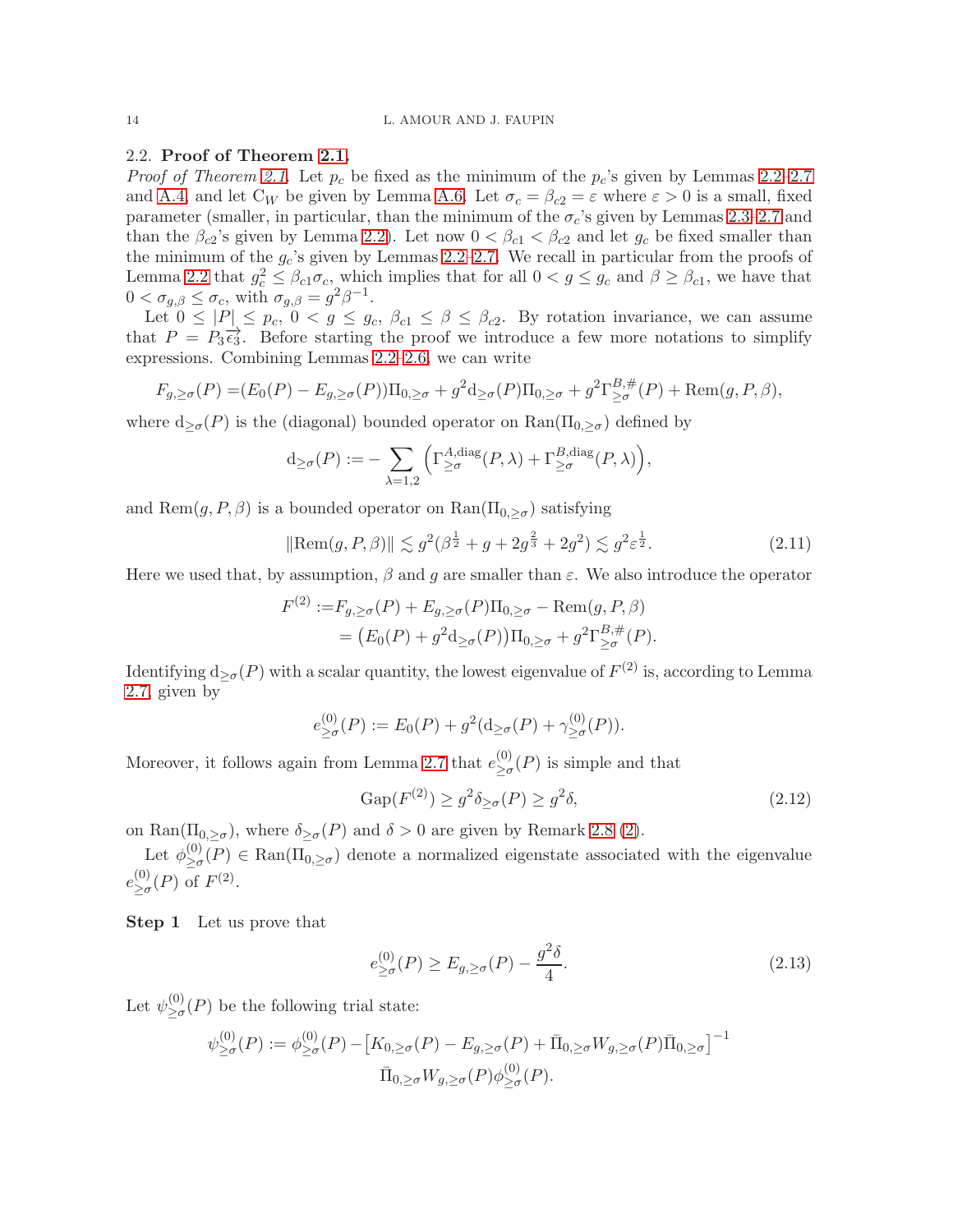We observe that  $\langle \psi^{(0)}_{\geq \sigma} \rangle$  $\langle 0| \rangle_{\geq \sigma}(P), \phi_{\geq \sigma}^{(0)}(P) \rangle = \langle \phi_{\geq \sigma}^{(0)} \rangle$  ${}_{\geq \sigma}^{(0)}(P), \phi_{\geq \sigma}^{(0)}(P) \rangle = 1.$  Proceeding as in the proof of Lemma [2.2,](#page-7-0) using  $(2.6)$  and  $(2.7)$ , we find that

<span id="page-14-0"></span>
$$
\|\psi_{\geq\sigma}^{(0)}(P) - \phi_{\geq\sigma}^{(0)}(P)\| \leq 4\sqrt{2}C_W\beta^{\frac{1}{2}} \lesssim \varepsilon^{\frac{1}{2}},\tag{2.14}
$$

where we used that  $\beta^{1/2} \leq \varepsilon^{1/2}$ . Moreover, using the properties of the Feshbach operator, we obtain that

$$
\Pi_{0,\geq\sigma}\big(K_{g,\geq\sigma}(P) - E_{g,\geq\sigma}(P)\big)\psi_{\geq\sigma}^{(0)}(P)
$$
\n
$$
= F_{g,\geq\sigma}(P)\phi_{\geq\sigma}^{(0)}(P)
$$
\n
$$
= (e_{\geq\sigma}^{(0)}(P) - E_{g,\geq\sigma}(P))\phi_{\geq\sigma}^{(0)}(P) + \text{Rem}(g, P, \beta)\phi_{\geq\sigma}^{(0)}(P),
$$

and

$$
\begin{split} \bar{\Pi}_{0,\geq\sigma}(K_{g,\geq\sigma}(P) - E_{g,\geq\sigma}(P))\psi_{\geq\sigma}^{(0)}(P) \\ &= \bar{\Pi}_{0,\geq\sigma}W_{g,\geq\sigma}(P)\phi_{\geq\sigma}^{(0)}(P) - \bar{\Pi}_{0,\geq\sigma}W_{g,\geq\sigma}(P)\phi_{\geq\sigma}^{(0)}(P) = 0. \end{split}
$$

Therefore we deduce that

$$
0 \leq \langle \psi_{\geq \sigma}^{(0)}(P), (K_{g,\geq \sigma}(P) - E_{g,\geq \sigma}(P)) \psi_{\geq \sigma}^{(0)}(P) \rangle
$$
  
\n
$$
= e_{\geq \sigma}^{(0)}(P) - E_{g,\geq \sigma}(P) + \langle \psi_{\geq \sigma}^{(0)}(P), \text{Rem}(g, P, \beta) \phi_{\geq \sigma}^{(0)}(P) \rangle
$$
  
\n
$$
\leq e_{\geq \sigma}^{(0)}(P) - E_{g,\geq \sigma}(P) + ||\psi_{\geq \sigma}^{(0)}(P)|| \text{Rem}(g, P, \beta)||
$$
  
\n
$$
\leq e_{\geq \sigma}^{(0)}(P) - E_{g,\geq \sigma}(P) + Cg^2 \varepsilon^{\frac{1}{2}},
$$

where in the last inequality we used [\(2.14\)](#page-14-0) and [\(2.11\)](#page-13-0). Hence, choosing  $\varepsilon^{1/2} \ll \delta$ , [\(2.13\)](#page-13-1) is proven.

**Step 2** Let  $\mu_2$  denote the second point above  $E_{g,\geq\sigma}(P)$  in the spectrum of  $K_{g,\geq\sigma}(P)$ . The min-max principle implies that

$$
\mu_2 \geq \inf_{\psi \in D(K_{g,\geq \sigma}(P)), \|\psi\| = 1, \qquad \langle \psi, K_{g,\geq \sigma}(P)\psi \rangle.
$$
  

$$
\psi \in [\phi_{\geq \sigma}^{(0)}(P)]^{\perp}
$$

Now, for  $\psi$  as above, using inequality [\(2.3\)](#page-7-4) of Lemma [2.2,](#page-7-0) we can write

$$
\langle \psi, K_{g,\geq \sigma}(P)\psi \rangle \geq \langle \psi, F_{g,\geq \sigma}(P)\psi \rangle + E_{g,\geq \sigma}(P)
$$
  
 
$$
\geq \langle \psi, F^{(2)}\psi \rangle + \langle \psi, \text{Rem}(g, P, \beta)\psi \rangle.
$$

Since  $F^{(2)}\overline{\Pi}_{0,\geq\sigma}=0$  and since  $\psi\in\lbrack\phi_{\geq\sigma}^{(0)}$  $\sum_{\geq \sigma}^{(0)}(P)$ <sup> $\perp$ </sup>, it follows from [\(2.12\)](#page-13-2) that

$$
\langle \psi, F^{(2)} \psi \rangle \ge (e^{(0)}_{\ge \sigma}(P) + g^2 \delta) \|\Pi_{0, \ge \sigma} \psi\|^2 \ge e^{(0)}_{\ge \sigma}(P) + g^2 \delta.
$$

In the last inequality, we used that  $E_0(P) = P^2/2M + e_0 = P^2/2M - \mu/2$  is negative for  $|P| \leq p_c$  small enough, and hence that  $e_{\geq \sigma}^{(0)}$  $\sum_{\substack{p=0\\p\geq 0}}^{(0)}(P)+g^2\delta$  is also negative for g and  $|P|$  small enough. Moreover, [\(2.11\)](#page-13-0) yields

$$
\langle \psi, \text{Rem}(g, P, \beta) \psi \rangle \geq -Cg^2 \varepsilon^{\frac{1}{2}}.
$$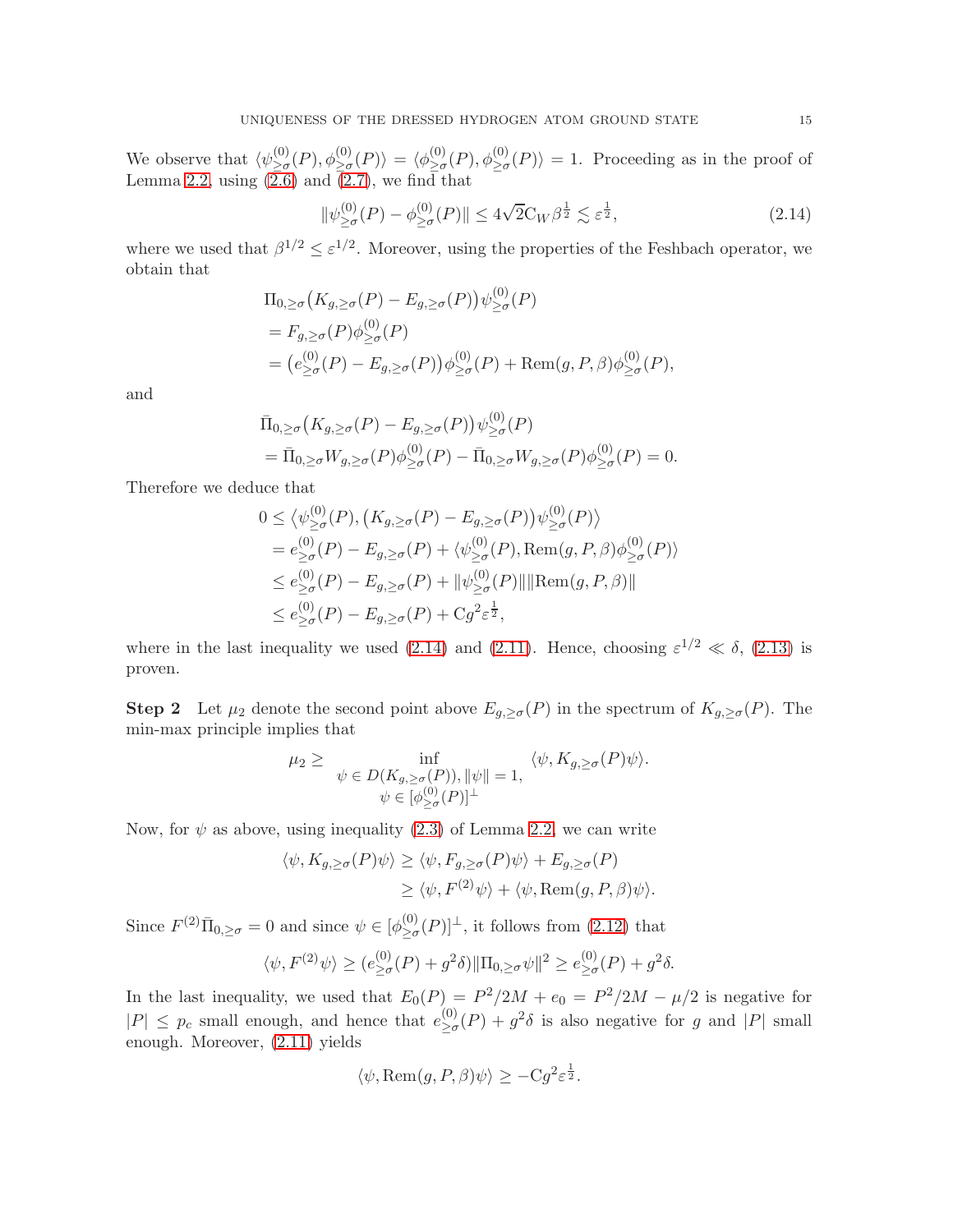Thus, applying Step 1, we obtain that

$$
\mu_2 \ge E_{g,\ge \sigma}(P) + \frac{3}{4}g^2 \delta - Cg^2 \varepsilon^{\frac{1}{2}} \ge E_{g,\ge \sigma}(P) + \frac{1}{2}g^2 \delta,
$$

<span id="page-15-0"></span>provided  $\varepsilon$  is small enough. Changing notations  $(\delta/2 \to \delta)$ , this implies the statement of the theorem. theorem.  $\Box$ 

## 3. Proof of Theorem [1.1](#page-2-0)

The main theorem of this section, which will allow us to prove Theorem [1.1,](#page-2-0) is the following.

<span id="page-15-1"></span>**Theorem 3.1.** There exist  $g_c > 0$ ,  $p_c > 0$  and  $0 < \eta \leq 1/4$  such that, for all  $0 < g \leq g_c$  and  $0 \leq |P| \leq p_c$ , there exist  $\sigma_c > 0$  such that for all  $0 < \sigma \leq \sigma_c$ ,

$$
\textbf{Gap}(g, P, \sigma, \eta) \ holds.
$$

We need the following two lemmas before starting the proof of Theorem [3.1.](#page-15-1)

<span id="page-15-3"></span>**Lemma 3.2.** Let  $g_c > 0$ ,  $\sigma_c > 0$  and  $p_c > 0$  be fixed small enough and let  $0 \le g \le g_c$ ,  $0 \le \sigma \le$  $\sigma_c$  and  $0 \leq |P| \leq p_c$  be such that  $\text{Gap}(g, P, \sigma, \eta)$  holds. Let  $\Phi_{g, \geq \sigma}(P)$  be a normalized ground state of  $K_{g,\geq\sigma}(P)$ . For all  $0 \leq \tau \leq \sigma$ ,  $E_{g,\geq\sigma}(P)$  is a simple eigenvalue of  $H_{g,\geq\sigma}(P)|_{\mathcal{H}_{\text{fib},\geq\tau}}$ associated with the normalized ground state  $\Phi_{g,\geq \sigma}(P) \otimes \Omega^{\leq \sigma}_{\geq \tau}$  $\geq_{\tau}^{\sigma}$ , and

<span id="page-15-2"></span>
$$
Gap(H_{g,\geq \sigma}(P)|_{\mathcal{H}_{\text{fib},\geq \tau}}) \geq \min(\eta \sigma, \frac{\tau}{4}).
$$

*Proof.* First, one can readily verifies that  $\Phi_{g,\geq \sigma}(P) \otimes \Omega^{\leq \sigma}_{\geq \tau}$  $\geq^{\sigma}_{\geq\tau}$  is an eigenstate of  $H_{g,\geq\sigma}(P)|_{\mathcal{H}_{\text{fib},\geq\tau}}$ associated with the eigenvalue  $E_{q, \geq \sigma}(P)$ . Since

$$
1\!\!1 - \big(\Pi_{g,\geq \sigma}(P) \otimes \Pi_{\Omega \leq \sigma \atop \geq \tau}\big) = \big(1\!\!1 - \Pi_{g,\geq \sigma}(P)\big) \otimes \Pi_{\Omega \leq \sigma \atop \geq \tau} + 1\!\!1 \otimes \big(1\!\!1 - \Pi_{\Omega \leq \sigma \atop \geq \tau}\big),
$$

and since  $1\!\!1 \otimes \prod_{\substack{\Omega \leq \sigma \\ \geq \tau}}$  commutes with  $H_{g,\geq \sigma}(P)|_{\mathcal{H}_{\text{fib},\geq \tau}}$ , we have that

$$
\inf_{\psi \in D(H_{g,\geq \sigma}(P)|_{\mathcal{H}_{\text{fib},\geq \tau}}), \|\psi\| = 1, \qquad \langle \psi, H_{g,\geq \sigma}(P)|_{\mathcal{H}_{\text{fib},\geq \tau}} \psi \rangle
$$
\n
$$
\psi \in [\Phi_{g,\geq \sigma}(P) \otimes \Omega^{\leq \sigma}_{\geq \tau}]^{\perp}
$$
\n
$$
\geq \min \Big( \inf_{\psi \in D(H_{g,\geq \sigma}(P)|_{\mathcal{H}_{\text{fib},\geq \tau}}), \|\psi\| = 1, \qquad \langle \psi, H_{g,\geq \sigma}(P)|_{\mathcal{H}_{\text{fib},\geq \tau}} \psi \rangle,
$$
\n
$$
\psi \in [\Phi_{g,\geq \sigma}(P)]^{\perp} \otimes [\Omega^{\leq \sigma}_{\geq \tau}]
$$
\n
$$
\inf_{\psi \in D(H_{g,\geq \sigma}(P)|_{\mathcal{H}_{\text{fib},\geq \tau}}), \|\psi\| = 1, \qquad \langle \psi, H_{g,\geq \sigma}(P)|_{\mathcal{H}_{\text{fib},\geq \tau}} \psi \rangle \Big). \tag{3.1}
$$
\n
$$
\psi \in H_{\text{fib},\geq \sigma} \otimes [\Omega^{\leq \sigma}_{\geq \tau}]^{\perp}
$$

The assumption that  $\text{Gap}(K_{g,\geq \sigma}(P)) \geq \eta \sigma$  yields that

$$
\inf_{\psi \in D(H_{g,\geq \sigma}(P)|_{\mathcal{H}_{\text{fib},\geq \tau}}), \|\psi\| = 1,}_{\psi \in [\Phi_{g,\geq \sigma}(P)]^{\perp} \otimes [\Omega \leq \tau]{\tau}} \langle \psi, H_{g,\geq \sigma}(P)|_{\mathcal{H}_{\text{fib},\geq \tau}} \psi \rangle \geq E_{g,\geq \sigma}(P) + \eta \sigma.
$$

To estimate from below the second term in the right-hand-side of [\(3.1\)](#page-15-2), we use the fact that  $H_{g,\geq \sigma}(P)|_{\mathcal{H}_{\text{fib},\geq \tau}}$  commutes with the number operator  $\mathbb{1}\otimes \mathcal{N}_{\text{ph},\geq \tau}^{\leq \sigma}$  (defined in  $(A.4)$ ). We then consider  $\psi \in D(H_{g,\geq \sigma}(P)|_{\mathcal{H}_{\text{fib},\geq \tau}})$  such that  $\|\psi\|=1$  and  $\mathbf{1}\otimes \mathcal{N}_{\text{ph},\geq \tau}^{\leq \sigma}\psi=n\psi$  with  $n\geq 1$ . This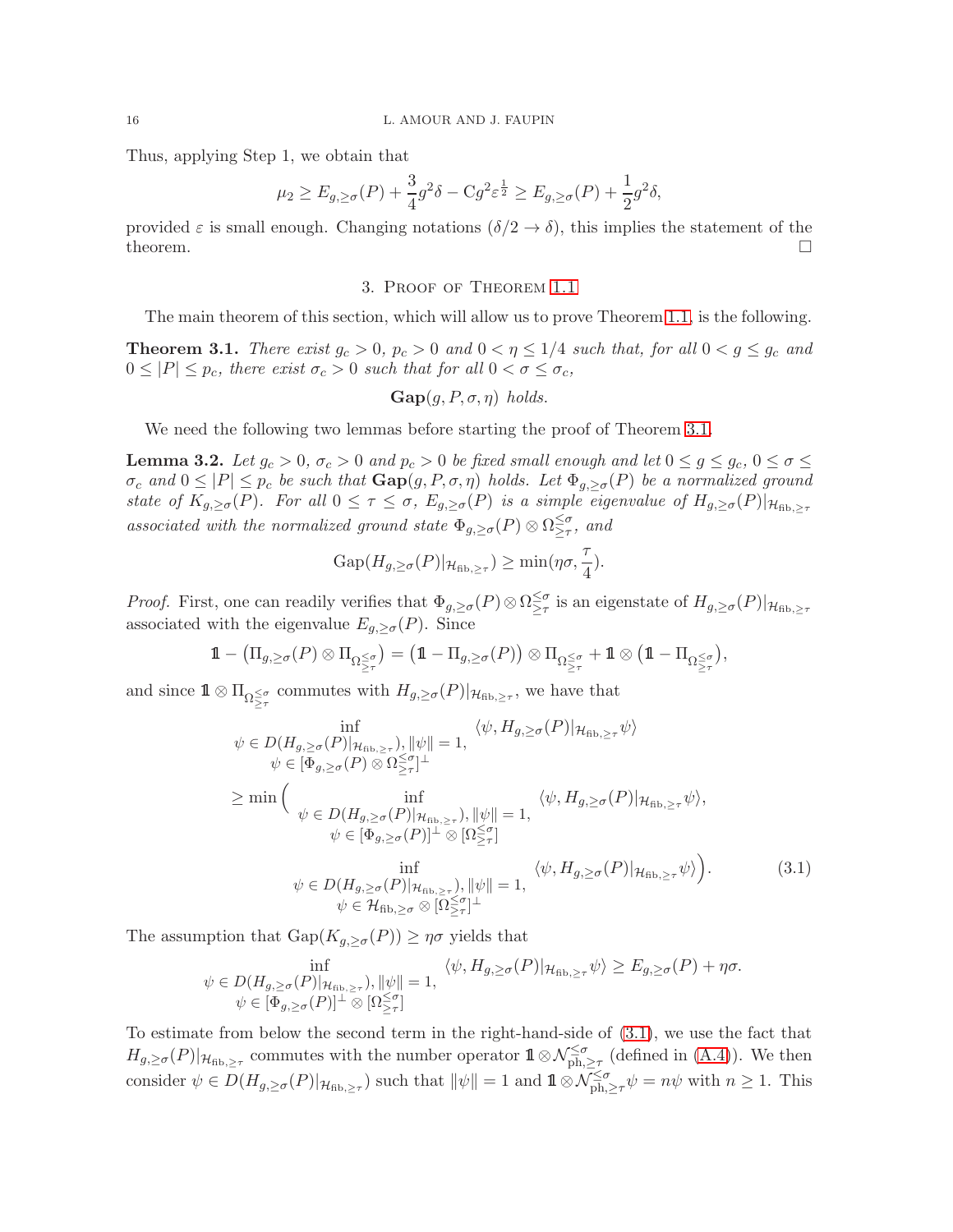state  $\psi$  may be seen as an element of  $L^2(\{(k,\lambda), \tau \leq |k| \leq \sigma\}; \mathcal{H}_{\text{fib},\geq \sigma} \otimes L^2(\{(k,\lambda), \tau \leq |k| \leq \sigma\})$  $\sigma\}^{n-1}$ ), and we have that

$$
\langle \psi, H_{g,\geq \sigma}(P) |_{\mathcal{H}_{\text{fib},\geq \tau}} \psi \rangle
$$
  
= 
$$
\sum_{\lambda=1,2} \int_{\tau \leq |k| \leq \sigma} \langle (\psi(k,\lambda), H_{g,\geq \sigma}(P-k) |_{\mathcal{H}_{\text{fib},\geq \sigma} \otimes \mathcal{L}^2(\{(k,\lambda),\tau \leq |k| \leq \sigma\}^{n-1})} + |k| \psi(k,\lambda) \rangle dk
$$
  

$$
\geq \inf_{\tau \leq |k| \leq \sigma} (E_{g,\geq \sigma}(P-k) + |k|) \geq E_{g,\geq \sigma}(P) + \frac{\tau}{4},
$$

where the last inequality is a consequence of [\[3,](#page-20-0) Lemma 4.3]. Therefore we obtain that

$$
\inf_{\psi \in D(H_{g,\geq \sigma}(P)|_{\mathcal{H}_{\text{fib},\geq \tau}}), \|\psi\| = 1,}_{\psi \in \mathcal{H}_{\text{fib},\geq \sigma}} \langle \psi, H_{g,\geq \sigma}(P)|_{\mathcal{H}_{\text{fib},\geq \tau}} \psi \rangle \geq E_{g,\geq \sigma}(P) + \frac{\tau}{4},
$$

which concludes the proof of the lemma.  $\Box$ 

<span id="page-16-0"></span>**Lemma 3.3.** There exists  $p_c > 0$  such that, for all  $\eta$  and  $\kappa$  such that  $0 < 4\eta \leq \kappa < 1$ , there exists  $g_c > 0$  such that, for all  $0 \le g \le g_c$ ,  $0 \le |P| \le p_c$  and  $\sigma > 0$ 

$$
\mathbf{Gap}(g, P, \sigma, \eta) \Rightarrow \mathbf{Gap}(g, P, \kappa\sigma, \eta).
$$

*Proof.* Assume that  $\text{Gap}(g, P, \sigma, \eta)$  is satisfied for some  $\sigma > 0$ . Let  $\Phi_{g, \geq \sigma}(P)$  be a ground state of  $K_{g,\geq \sigma}(P)$ . Let  $\tau = \kappa \sigma$  and let  $\mu_2$  denote the first point above  $E_{g,\geq \tau}(P)$  in the spectrum of  $K_{g,\geq \tau}(P)$ . By the min-max principle,

$$
\mu_2 \geq \inf_{\psi \in D(K_{g,\geq \tau}(P)), ||\psi|| = 1} \langle \psi, K_{g,\geq \tau}(P)\psi \rangle,
$$
  

$$
\psi \in [\Phi_{g,\geq \sigma}(P) \otimes \Omega^{\leq \sigma}_{\geq \tau}]^{\perp}
$$

where  $[\Phi_{g,\geq \sigma}(P) \otimes \Omega_{\geq \tau}^{\leq \sigma}]$  $\leq \frac{1}{2\tau}$  denotes the orthogonal complement of the vector space spanned by  $\Phi_{g,\geq \sigma}(P)\otimes \Omega_{\geq \tau}^{\leq \sigma}$  $\leq_{\tau}^{\leq \sigma}$  in  $\mathcal{H}_{\text{fib},\geq \sigma} \otimes \mathcal{H}_{\text{ph},\geq \tau}^{\leq \sigma} \simeq \mathcal{H}_{\text{fib},\geq \tau}$ . It follows from Lemma [A.7](#page-20-10) that for any  $\rho > 0$ ,

$$
\langle \psi, K_{g,\geq \tau}(P)\psi \rangle = \langle \psi, H_{g,\geq \sigma}(P)|_{\mathcal{H}_{\text{fib},\geq \tau}} \psi \rangle + \langle \psi, W_{g,\geq \tau}^{\leq \sigma}(P)\psi \rangle
$$
  
\n
$$
\geq \left[1 - C_W g \sigma^{1/2} \rho^{-1/2}\right] \langle \psi, H_{g,\geq \sigma}(P)|_{\mathcal{H}_{\text{fib},\geq \tau}} \psi \rangle
$$
  
\n
$$
+ C_W g \sigma^{1/2} \rho^{-1/2} E_{g,\geq \sigma}(P) - C_W g \sigma^{1/2} \rho^{1/2}.
$$

Next, by  $\text{Gap}(g, P, \sigma, \eta)$ , Lemma [3.2](#page-15-3) and the fact that  $\tau = \kappa \sigma \geq 4\eta \sigma$ , we obtain that for any  $\psi$  in  $[\Phi_{g,\geq \sigma}(P) \otimes \Omega_{\geq \tau}^{\leq \sigma}]$  $\sum_{\geq \tau}^{\leq \sigma}$ ]<sup> $\perp$ </sup>,  $\|\psi\| = 1$ ,

$$
\langle \psi, H_{g, \ge \sigma}(P) |_{\mathcal{H}_{\text{fib}, \ge \tau}} \psi \rangle \ge E_{g, \ge \sigma}(P) + \eta \sigma,
$$

provided that g is sufficiently small. Hence for any  $\rho > 0$  such that  $\rho^{1/2} > C_W g \sigma^{1/2}$ ,

$$
\langle \psi, K_{g,\geq \tau}(P)\psi \rangle \geq E_{g,\geq \sigma}(P) + \left[1 - C_W g \sigma^{1/2} \rho^{-1/2}\right] \eta \sigma - C_W g \sigma^{1/2} \rho^{1/2}.
$$

Choosing  $\rho^{1/2} = 2(1 - \kappa)^{-1}C_W g \sigma^{1/2}$  and using Lemma [A.5,](#page-19-2) we get

$$
\langle \psi, K_{g,\geq \tau}(P)\psi \rangle \geq E_{g,\geq \sigma}(P) + \frac{1+\kappa}{2}\eta\sigma - 2(1-\kappa)^{-1}C_W^2 g^2 \sigma
$$
  
 
$$
\geq E_{g,\geq \tau}(P) + \eta\tau + \frac{1-\kappa}{2}\eta\sigma - 2(1-\kappa)^{-1}C_W^2 g^2 \sigma.
$$

Hence  $\mu_2 \ge E_{g,\ge \tau}(P) + \eta \tau$  provided that  $g^2 \le (4C_W^2)^{-1}(1-\kappa)^2 \eta$ , which proves the lemma.  $\Box$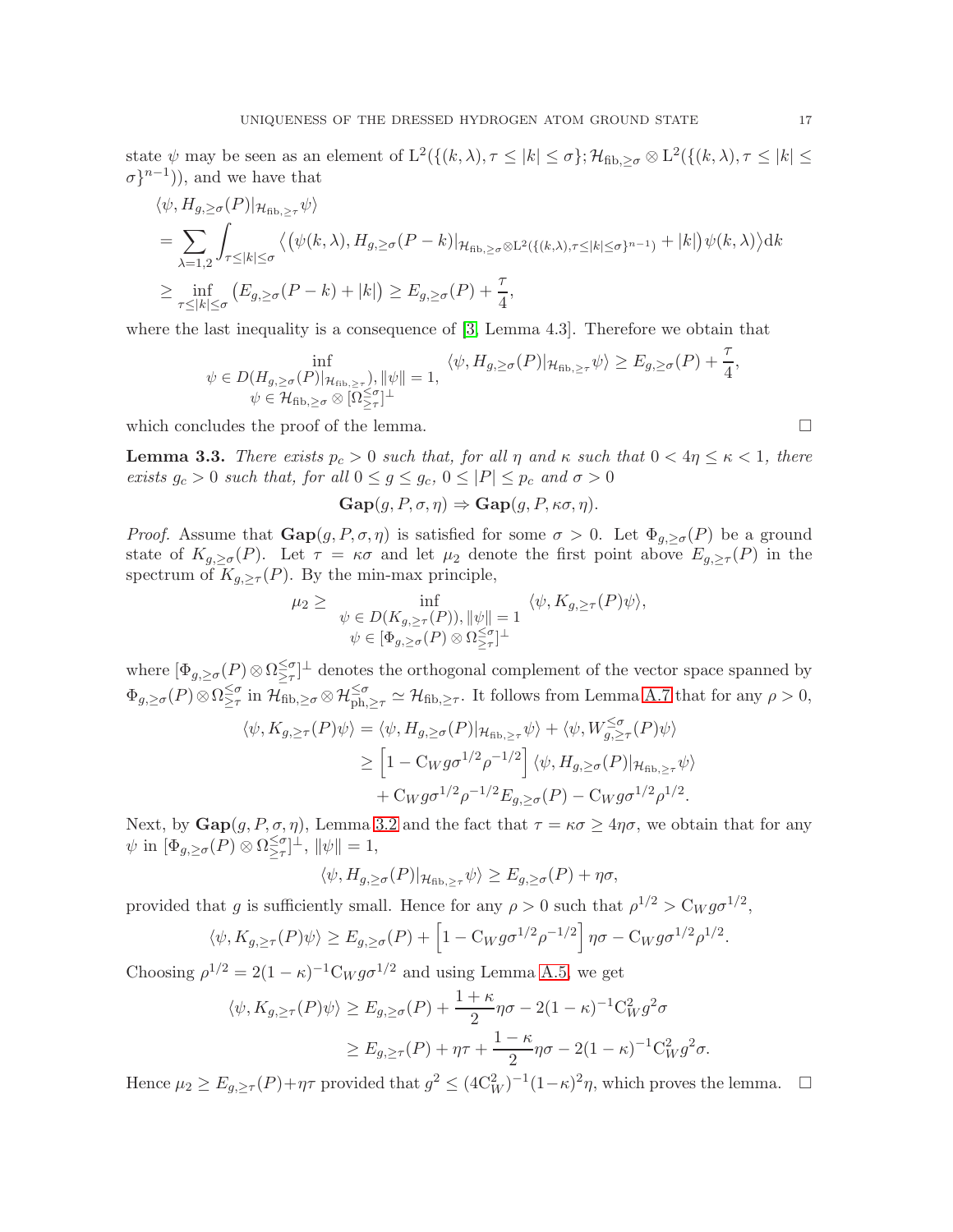Let us now prove Theorem [3.1.](#page-15-1)

*Proof of Theorem [3.1](#page-15-1).* Let  $p_c$  be the minimum of the  $p_c$ 's given by Theorem [2.1](#page-6-1) and Lemma [3.3.](#page-16-0) Let  $\beta_{c2}$  and  $\delta$  be given by Theorem [2.1.](#page-6-1) Note that, possibly by considering a smaller  $\beta_{c2}$ , we can assume that  $4\delta < \beta_{c2}^{-1}$ . Fix  $\beta_{c1}$  such that  $0 < \beta_{c1} < \beta_{c2}$ . Let  $\eta := \delta \beta_{c1}$  and  $\kappa := \beta_{c1}\beta_{c2}^{-1}$ . In particular we have that  $0 < 4\eta \leq \kappa < 1$ . Let  $g_c$  be the minimum of the  $g_c$ 's given by Theorem [2.1](#page-6-1) and Lemma [3.3.](#page-16-0)

Let  $0 < g \leq g_c$  and  $0 \leq |P| \leq p_c$ . By rotation invariance, we can assume that  $P = P_3 \overrightarrow{\epsilon_3}$ . Let  $\sigma_c := g^2 \beta_{c1}^{-1}$ . By Theorem [2.1,](#page-6-1) we know that, for all  $\sigma$  such that  $g^2 \beta_{c2}^{-1} \leq \sigma \leq g^2 \beta_{c1}^{-1}$ ,  $\text{Gap}(g, P, \sigma, \eta)$  holds. Using Lemma [3.3,](#page-16-0) this implies that, for all  $\sigma$  such that  $g^2\beta_{c2}^{-1} \leq$  $\sigma \leq g^2 \beta_{c1}^{-1}$  and for all  $n \in \mathbb{N}_0$ ,  $\text{Gap}(g, P, \kappa^n \sigma, \eta)$  holds. Since  $\kappa = \beta_{c1} \beta_{c2}^{-1}$ , we deduce that  $\text{Gap}(g, P, \sigma, \eta)$  is satisfied for all  $0 < \sigma \leq g^2 \beta_{c1}^{-1}$ , which concludes the proof of the theorem.

We are now able to prove the main theorem of this paper.

*Proof of Theorem [1.1](#page-2-0).* By [\[3\]](#page-20-0), we know that there exist  $g_c > 0$  and  $p_c > 0$  such that for all  $0 \le g \le g_c$  and  $0 \le |P| \le p_c$ ,  $E_g(P)$  is an eigenvalue of  $H_g(P)$ . Let here  $g_c > 0$  and  $p_c > 0$  be fixed small enough (smaller, in particular, than the latter and than the ones given by Theorem [3.1\)](#page-15-1). Let  $0 < \eta \leq 1/4$  be given by Theorem [3.1](#page-15-1) and let  $C_W$  be given by Lemma [A.7.](#page-20-10) Let  $0 < g \le g_c$  and  $0 \le |P| \le p_c$ . By rotation invariance, we can assume without loss of generality that  $P = P_3 \overrightarrow{\epsilon_3}$ . Let  $\sigma_c > 0$  be given by Theorem [3.1.](#page-15-1)

For  $0 < \sigma \leq \sigma_c$ , let  $\Phi_{g,\geq \sigma}(P)$  denote a normalized ground state of  $K_{g,\geq \sigma}(P)$ . Recall from Lemma [3.2](#page-15-3) that  $\Phi_{g,\geq \sigma}(P) \otimes \Omega^{\leq \sigma}$  is then a normalized ground state of  $H_{g,\geq \sigma}(P)$ . By the Banach-Alaoglu theorem, there exists a sequence  $(\Phi_{g,\geq\sigma_n}(P)\otimes\Omega^{\leq\sigma_n})_{n\in\mathbb{N}}$  which converges weakly as  $n \to \infty$ , with  $0 < \sigma_n \leq \min(\sigma_c, 1)$  and  $\sigma_n \to 0$ . Let  $\Phi_g(P)$  denote the corre-sponding limit. Using Lemma [A.2,](#page-19-3) a standard argument (see for instance  $[6, 13]$  $[6, 13]$ ) shows that  $\langle \Phi_q(P), \Omega \rangle \neq 0$ , from which it follows that  $\Phi_q(P)$  is a normalized ground state of  $H_q(P)$ .

In order to prove Theorem [1.1,](#page-2-0) it now suffices to follow [\[5\]](#page-20-2). Assume by contradiction that there exists another normalized ground state, say  $\Phi'_{g}(P)$ , such that  $\langle \Phi_{g}(P), \Phi'_{g}(P) \rangle = 0$ . We write

$$
\left| \langle \Phi_g(P), \Phi'_g(P) \rangle \right|^2 = \lim_{n \to \infty} \left| \langle \Phi_{g, \ge \sigma_n}(P) \otimes \Omega^{\le \sigma_n}, \Phi'_g(P) \rangle \right|^2
$$
  
\n
$$
= \lim_{n \to \infty} \left\langle \Phi'_g(P), \mathbf{1}_{\{E_{g, \ge \sigma_n}(P)\}} (H_{g, \ge \sigma_n}(P)) \Phi'_g(P) \right\rangle
$$
  
\n
$$
= 1 - \lim_{n \to \infty} \left\langle \Phi'_g(P), (\mathbf{1} - \mathbf{1}_{\{E_{g, \ge \sigma_n}(P)\}} (H_{g, \ge \sigma_n}(P))) \Phi'_g(P) \right\rangle. \tag{3.2}
$$

Notice that, in the second equality, we used the fact that, by Theorem [3.1](#page-15-1) and Lemma [3.2,](#page-15-3)  $E_{g,\geq\sigma_n}(P)$  is a simple eigenvalue of  $H_{g,\geq\sigma_n}(P)$ . We decompose

<span id="page-17-2"></span><span id="page-17-0"></span>
$$
\mathbf{1} - \mathbf{1}_{\{E_{g,\geq \sigma_n}(P)\}} (H_{g,\geq \sigma_n}(P)) = (\mathbf{1} - \mathbf{1}_{\{E_{g,\geq \sigma_n}(P)\}} (K_{g,\geq \sigma_n}(P))) \otimes \Pi_{\Omega \leq \sigma_n} \n+ \mathbf{1} \otimes (\mathbf{1} - \Pi_{\Omega \leq \sigma_n}),
$$
\n(3.3)

and use that, by Lemma [A.3,](#page-19-4)

<span id="page-17-1"></span>
$$
\left\langle \Phi_g'(P), \mathbf{1} \otimes (\mathbf{1} - \Pi_{\Omega \le \sigma_n}) \Phi_g'(P) \right\rangle \le \left\langle \Phi_g'(P), \mathcal{N}_{\text{ph}}^{\le \sigma_n} \Phi_g'(P) \right\rangle \lesssim g^2 \sigma_n^2 \lesssim g^2. \tag{3.4}
$$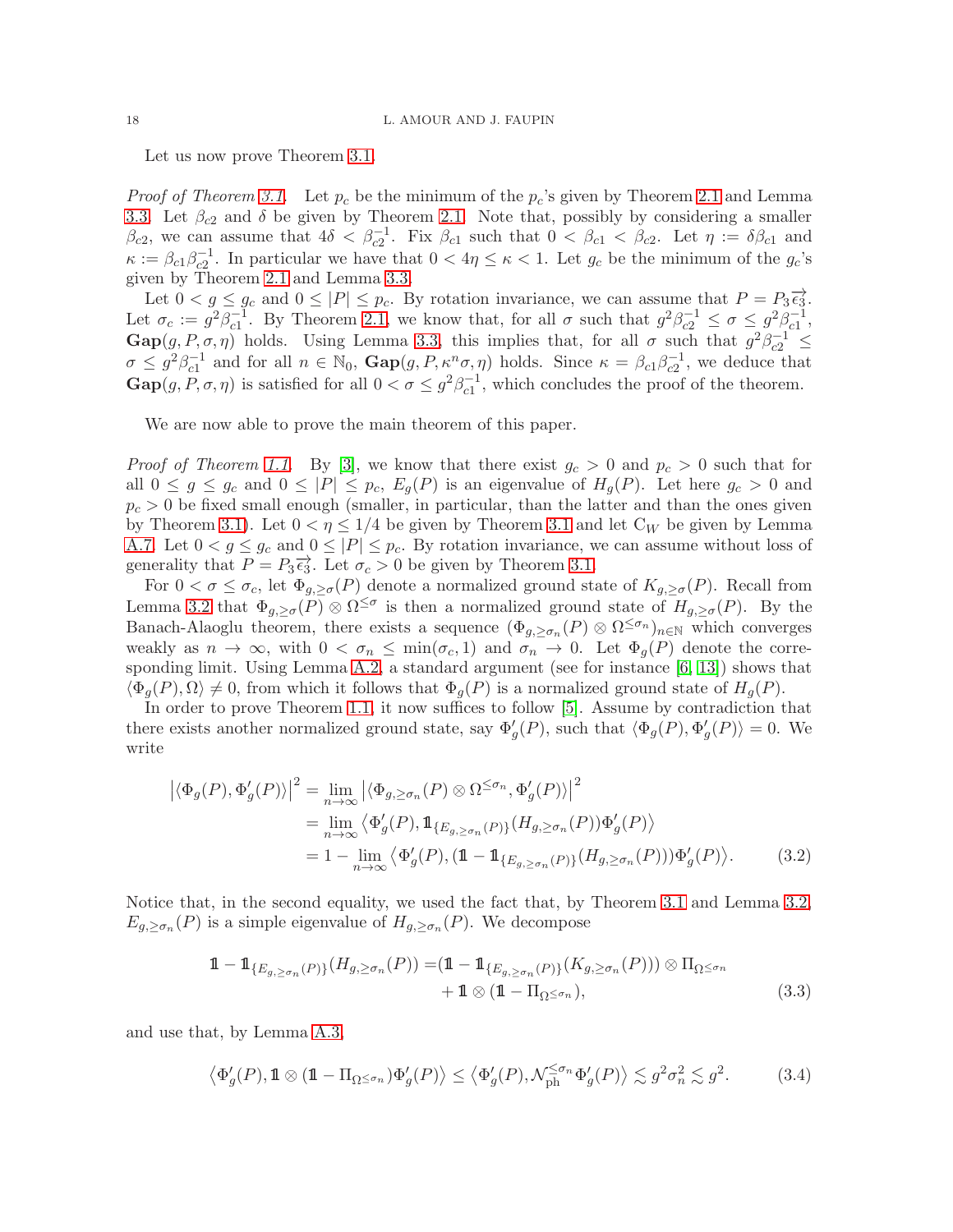On the other hand, by Theorem [3.1,](#page-15-1) we can write

$$
\langle \Phi'_{g}(P), (\mathbb{1} - \mathbb{1}_{\{E_{g,\geq \sigma_n}(P)\}} (K_{g,\geq \sigma_n}(P))) \otimes \Pi_{\Omega \leq \sigma_n} \Phi'_{g}(P) \rangle
$$
  
\n
$$
\leq \frac{1}{\eta \sigma_n} \langle \Phi'_{g}(P), (K_{g,\geq \sigma_n}(P) - E_{g,\geq \sigma_n}(P)) \otimes \Pi_{\Omega \leq \sigma_n} \Phi'_{g}(P) \rangle
$$
  
\n
$$
= \frac{1}{\eta \sigma_n} \langle \Phi'_{g}(P), (H_{g,\geq \sigma_n}(P) - E_{g,\geq \sigma_n}(P)) (\mathbb{1} \otimes \Pi_{\Omega \leq \sigma_n}) \Phi'_{g}(P) \rangle
$$
  
\n
$$
\leq \frac{1}{\eta \sigma_n} \langle \Phi'_{g}(P), (H_{g,\geq \sigma_n}(P) - E_{g,\geq \sigma_n}(P)) \Phi'_{g}(P) \rangle
$$
  
\n
$$
= \frac{1}{\eta \sigma_n} \langle \Phi'_{g}(P), (E_{g}(P) - E_{g,\geq \sigma_n}(P) - W_g^{\leq \sigma_n}(P)) \Phi'_{g}(P) \rangle,
$$

where in the last equality we used that  $(H_g(P) - E_g(P))\Phi'_g(P) = 0$  and that  $H_g(P) =$  $H_{g,\geq\sigma_n}(P) + W_g^{\leq\sigma_n}(P)$ . By Lemmas [A.5](#page-19-2) and [A.7,](#page-20-10) this implies that

$$
\left\langle \Phi'_g(P), (\mathbf{1} - \mathbf{1}_{\{E_{g,\geq \sigma_n}(P)\}}(K_{g,\geq \sigma_n}(P))) \otimes \Pi_{\Omega \leq \sigma_n} \Phi'_g(P) \right\rangle \leq \frac{Cg^2 \sigma_n}{\eta} + \frac{C_W g}{\eta} \lesssim g,
$$
 (3.5)

since  $\sigma_n \leq 1$ . Combining [\(3.3\)](#page-17-0), [\(3.4\)](#page-17-1) and [\(3.5\)](#page-18-1), we obtain that, for g small enough, [\(3.2\)](#page-17-2) > 0, which is a contradiction. Hence the theorem is proven. which is a contradiction. Hence the theorem is proven.

## <span id="page-18-1"></span>Appendix A. Standard estimates

This appendix contains several fairly standard estimates which were used above.

<span id="page-18-0"></span>**Lemma A.1.** For all  $0 \leq |P| < M$ , and  $\sigma \geq 0$ , we have that

<span id="page-18-2"></span>
$$
K_{0,\geq\sigma}(P) - E_0(P) \geq \left(1 - \frac{|P|}{M}\right) H_{\text{ph},\geq\sigma}.\tag{A.1}
$$

Moreover, the spectrum of  $K_{0,\geq\sigma}(P)$  satisfies

$$
\operatorname{spec}(K_{0,\geq\sigma}(P)) \subseteq \left\{E_0(P)\right\} \cup \left[E_0(P) + \left(1 - \frac{|P|}{M}\right)\sigma, +\infty\right),\tag{A.2}
$$

and

<span id="page-18-4"></span><span id="page-18-3"></span>
$$
\dim \operatorname{Ker}\left(K_{0,\geq\sigma}(P) - E_0(P)\right) = 4. \tag{A.3}
$$

Proof. Recall that

$$
K_{0,\geq\sigma}(P) = H_r + \frac{P^2}{2M} - \frac{1}{M}P \cdot P_{\text{ph},\geq\sigma} + \frac{1}{2M}P_{\text{ph},\geq\sigma}^2 + H_{\text{ph},\geq\sigma},
$$

on the Hilbert space  $\mathcal{H}_{\text{fib},\geq\sigma}$ . For  $\Phi \in D(K_{0,\geq\sigma}(P))$ , we have that

$$
|\langle \Phi, P \cdot P_{\text{ph}, \geq \sigma} \Phi \rangle| \leq |P| \langle \Phi, H_{\text{ph}, \geq \sigma} \Phi \rangle.
$$

Therefore,

$$
K_{0,\geq \sigma}(P) \geq e_0 + \frac{P^2}{2M} + (1 - \frac{|P|}{M})H_{\text{ph},\geq \sigma},
$$

which proves  $(A.1)$ .

In order to prove  $(A.2)$  and  $(A.3)$ , it suffices to observe that

$$
K_{0,\geq\sigma}(P)(y\otimes\phi_0\otimes\Omega_{\geq\sigma})=E_0(P)(y\otimes\phi_0\otimes\Omega_{\geq\sigma}),
$$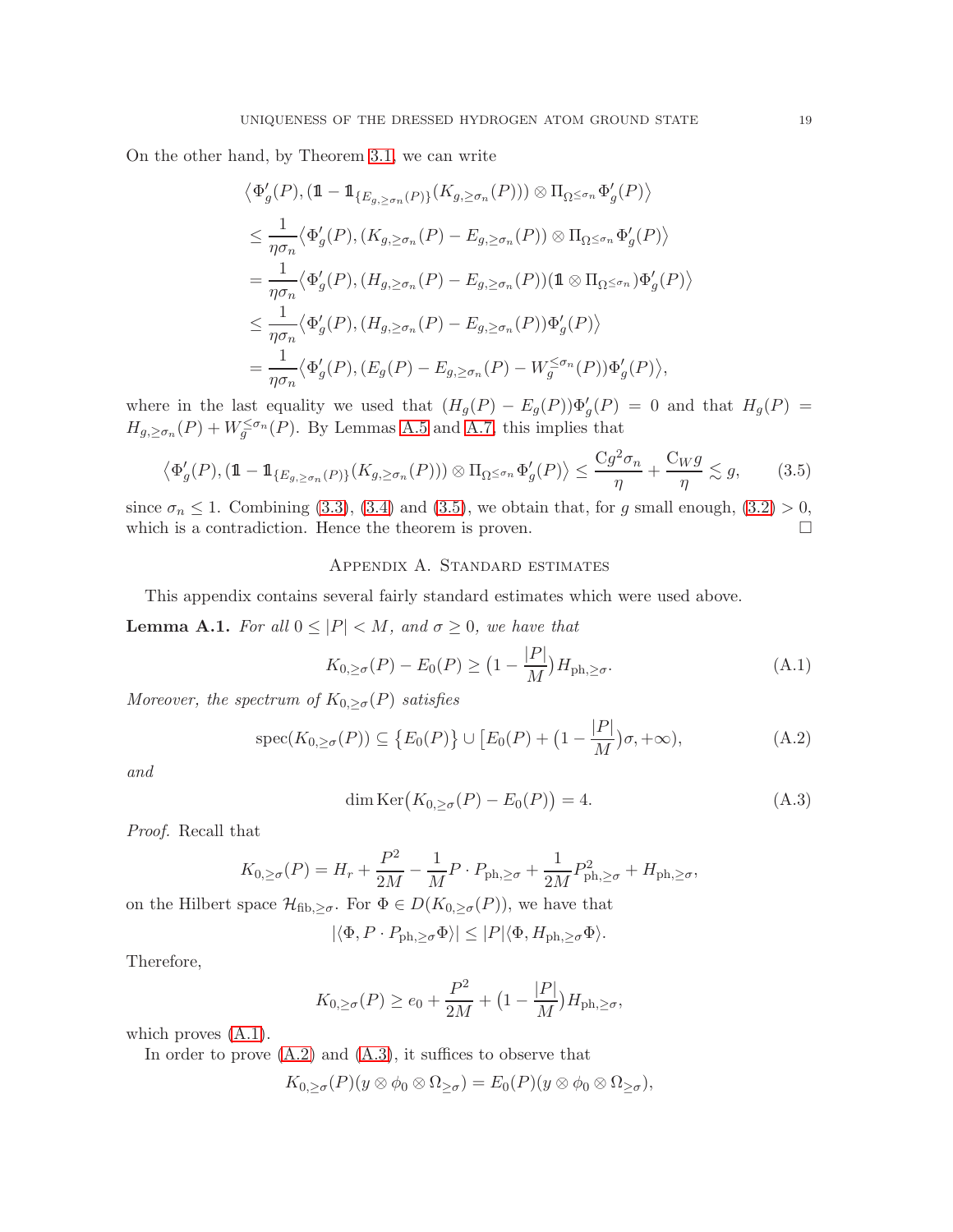for any  $y \in \mathbb{C}^4$ , and that, by  $(A.1)$ , if  $\psi \in D(K_{0,\geq \sigma}(P))$  satisfies  $\|\psi\| = 1$  and  $\langle \psi, (y \otimes \phi_0 \otimes$  $\langle \Omega_{\geq \sigma} \rangle$  = 0 for all  $y \in \mathbb{C}^4$ , then

$$
\langle \psi, (K_{0,\geq \sigma}(P) - E_0(P))\psi \rangle \geq \big(1 - \frac{|P|}{M}\big)\sigma.
$$

Hence the lemma follows.  $\Box$ 

The number operator of particles of energies  $\geq \sigma$  is defined by

$$
\mathcal{N}_{\mathrm{ph},\geq\sigma} := \sum_{\lambda=1,2} \int_{|k|\geq\sigma} a_{\lambda}^*(k) a_{\lambda}(k) \mathrm{d}k.
$$

The following two lemmas are easy generalizations of [\[3,](#page-20-0) Lemma 4.5] based on the combination of a pull-through formula together with a Pauli-Fierz transformation (see also [\[6,](#page-20-5) [13\]](#page-21-7)). We do not recall the proofs.

<span id="page-19-3"></span>**Lemma A.2.** There exist  $g_c > 0$ ,  $p_c > 0$  and  $\sigma_c > 0$  such that, for all  $0 \leq g \leq g_c$ ,  $0 \leq |P| \leq p_c$ and  $0 \le \sigma \le \sigma_c$ , Ker $(K_{g,\ge \sigma}(P) - E_{g,\ge \sigma}(P)) \subset D(\mathcal{N}_{ph,\ge \sigma}^{1/2})$  $p_{\text{ph},\geq \sigma}^{(1/2)}$ , and the following holds: For all  $\Phi_{g,\geq \sigma}(P) \in \text{Ker}(K_{g,\geq \sigma}(P) - E_{g,\geq \sigma}(P)), \|\Phi_{g,\geq \sigma}(P)\| = 1$ , we have that

$$
\langle \Phi_{g,\geq \sigma}(P), \mathcal{N}_{\text{ph},\geq \sigma} \Phi_{g,\geq \sigma}(P) \rangle \lesssim g^2.
$$

In the next lemma, we use the notation

$$
\mathcal{N}_{\text{ph},\geq \tau}^{\leq \sigma} := \sum_{\lambda=1,2} \int_{\tau \leq |k| \leq \sigma} a_{\lambda}^*(k) a_{\lambda}(k) \, dk. \tag{A.4}
$$

<span id="page-19-4"></span>**Lemma A.3.** There exist  $g_c > 0$ ,  $p_c > 0$  and  $\sigma_c > 0$  such that, for all  $0 \le g \le g_c$ ,  $0 \le |P| \le p_c$ and  $0 \leq \tau \leq \sigma \leq \sigma_c$ ,  $\text{Ker}(K_{g,\geq \tau}(P) - E_{g,\geq \tau}(P)) \subset D((\mathcal{N}_{ph,\infty}^{\leq \sigma})$  $\sum_{\text{ph},\geq \tau}^{<\sigma}$  $)^{1/2}$ ), and the following holds: For all  $\Phi_{g,\geq \tau}(P) \in \text{Ker}(K_{g,\geq \tau}(P) - E_{g,\geq \tau}(P)), ||\Phi_{g,\geq \tau}(P)|| = 1$ , we have that

$$
\langle \Phi_{g,\geq \tau}(P), \mathcal{N}_{\mathrm{ph},\geq \tau}^{\leq \sigma} \Phi_{g,\geq \tau}(P) \rangle \lesssim g^2 \sigma^2.
$$

The next lemma is proven in the same way as Lemma A.6 in [\[1\]](#page-20-1). We do not reproduce the proof here.

<span id="page-19-0"></span>**Lemma A.4.** There exist  $g_c > 0$ ,  $p_c > 0$ ,  $\sigma_c > 0$  and  $C_0 > 0$  such that, for all  $0 \le g \le g_c$ ,  $0 \leq |P| \leq p_c$ , and  $0 \leq \sigma \leq \sigma_c$ ,

$$
E_{g,\geq \sigma}(P) \leq E_0(P) \leq E_{g,\geq \sigma}(P) + C_0 g^2.
$$

Similarly we have the following:

<span id="page-19-2"></span>**Lemma A.5.** There exist  $g_c > 0$ ,  $p_c > 0$ ,  $\sigma_c > 0$  and  $C_0 > 0$  such that, for all  $0 \le g \le g_c$ ,  $0 \leq |P| \leq p_c$ , and  $0 \leq \tau \leq \sigma \leq \sigma_c$ ,

<span id="page-19-5"></span>
$$
E_{g,\geq\tau}(P) \leq E_{g,\geq\sigma}(P) \leq E_{g,\geq\tau}(P) + C_0 g^2 \sigma^2. \tag{A.5}
$$

Proof. Again, the proof is similar to the one of Lemma A.6 in [\[1\]](#page-20-1). We only sketch the main differences here. Recall that

<span id="page-19-6"></span>
$$
K_{g,\geq \tau}(P) = H_{g,\geq \sigma}(P)|_{\mathcal{H}_{\text{fib},\geq \tau}} + W^{\leq \sigma}_{g,\geq \tau}(P),\tag{A.6}
$$

in  $\mathcal{H}_{\text{fib},\geq \tau}$ , where  $W_{g,\geq}^{\leq \sigma}$  $\sum_{g,\geq \tau}^{\infty}$  (P) is given in [\(1.10\)](#page-6-2). By Lemma [3.2,](#page-15-3)

$$
H_{g,\geq\sigma}(P)|_{\mathcal{H}_{\text{fib},\geq\tau}}(\Phi_{g,\geq\sigma}(P)\otimes\Omega^{\leq\sigma}_{\geq\tau})=E_{g,\geq\sigma}(P)\Phi_{g,\geq\sigma}(P)\otimes\Omega^{\leq\sigma}_{\geq\tau}.
$$

<span id="page-19-1"></span>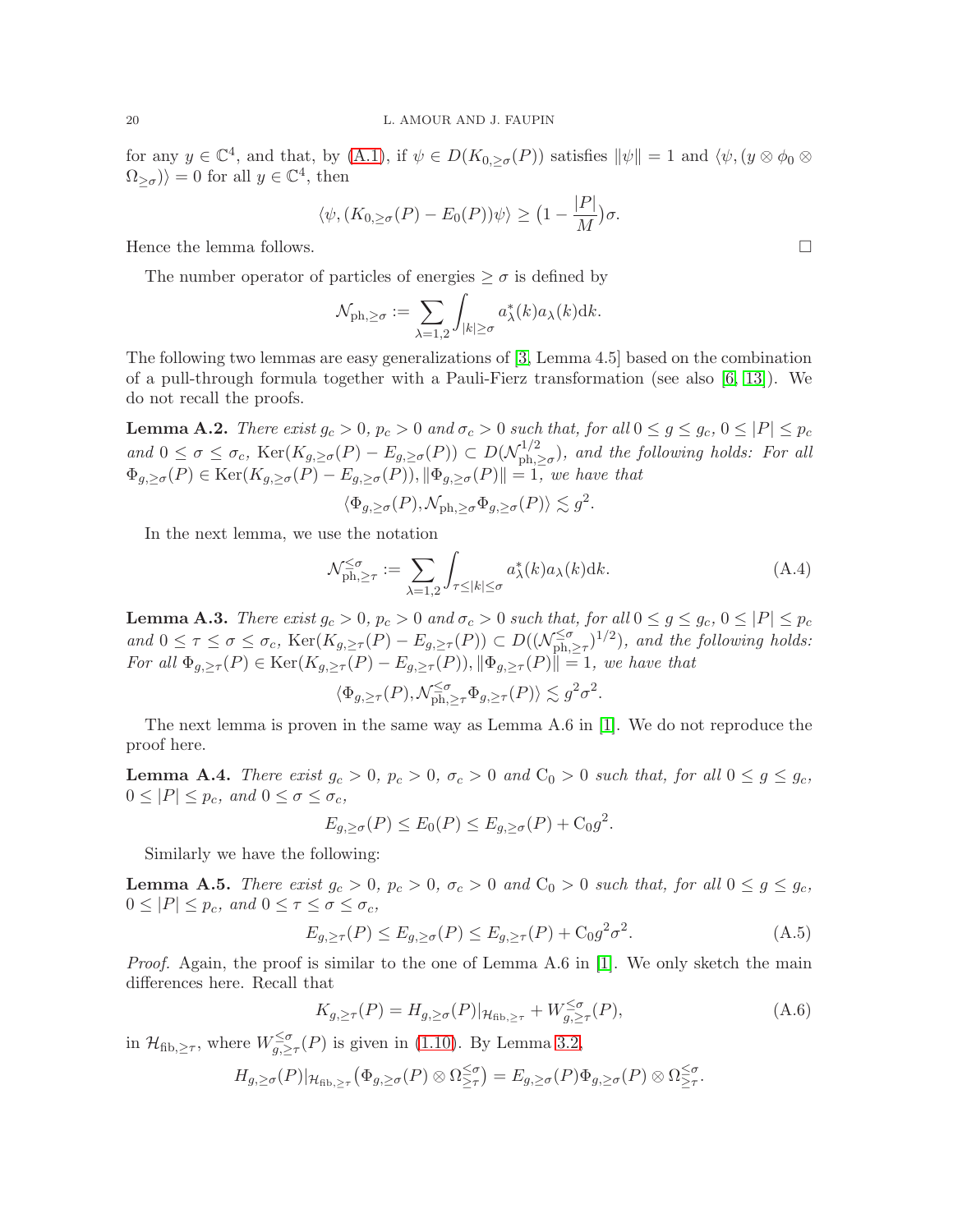Thus, the first inequality in [\(A.5\)](#page-19-5) follows from

$$
E_{g,\geq \tau}(P) \leq \left\langle \Phi_{g,\geq \sigma}(P) \otimes \Omega^{\leq \sigma}_{\geq \tau}, K_{g,\geq \tau}(P) \Phi_{g,\geq \sigma}(P) \otimes \Omega^{\leq \sigma}_{\geq \tau} \right\rangle = E_{g,\geq \sigma}(P),
$$

since  $W_{g,\geq \tau}^{\leq \sigma}(P)$  is Wick ordered.

In order to prove the second inequality in  $(A.5)$ , we use that, by  $(A.6)$ ,

$$
E_{g,\geq\sigma}(P) \leq \langle \Phi_{g,\geq\tau}(P), H_{g,\geq\sigma}(P)|_{\mathcal{H}_{\text{fib},\geq\tau}} \Phi_{g,\geq\tau}(P) \rangle \leq E_{g,\geq\tau}(P) - \langle \Phi_{g,\geq\tau}(P), W_{g,\geq\tau}^{\leq\sigma}(P) \Phi_{g,\geq\tau}(P) \rangle.
$$

Decomposing  $W_{g,\geq\tau}^{\leq\sigma}(P)$  into its expression [\(1.10\)](#page-6-2) and estimating each term separately, we are able to conclude the proof thanks to Lemma [A.3.](#page-19-4)  $\Box$ 

The next two lemmas are proven in the same way as Lemma A.8 in [\[1\]](#page-20-1).

<span id="page-20-7"></span>**Lemma A.6.** There exist  $g_c > 0$ ,  $p_c > 0$ ,  $\sigma_c > 0$  and  $C_W > 0$  such that, for all  $0 \le g \le g_c$ ,  $0 \leq |P| \leq p_c$ ,  $0 \leq \sigma \leq \sigma_c$  and  $0 < \rho < 1$ , the following holds:

$$
\left\| [K_{0,\geq\sigma}(P) - E_0(P) + \rho]^{-\frac{1}{2}} W_{g,\geq\sigma}(P) [K_{0,\geq\sigma}(P) - E_0(P) + \rho]^{-\frac{1}{2}} \right\| \leq C_W g \rho^{-\frac{1}{2}}.
$$

<span id="page-20-10"></span>**Lemma A.7.** There exist  $g_c > 0$ ,  $p_c > 0$ ,  $\sigma_c > 0$  and  $C_W > 0$  such that, for all  $0 \le g \le g_c$ ,  $0 \leq |P| \leq p_c$ ,  $0 \leq \tau \leq \sigma \leq \sigma_c$  and  $0 < \rho < 1$ , the following holds:

$$
||[H_{g,\geq\sigma}(P)|_{\mathcal{H}_{\text{fib},\geq\tau}} - E_{g,\geq\sigma}(P) + \rho]^{-\frac{1}{2}} W_{g,\geq\tau}^{\leq\sigma}(P)[H_{g,\geq\sigma}(P)|_{\mathcal{H}_{\text{fib},\geq\tau}} - E_{g,\geq\sigma}(P) + \rho]^{-\frac{1}{2}}||
$$
  
\$\leq C\_W g \sigma^{\frac{1}{2}} \rho^{-\frac{1}{2}}.

We conclude with two easy lemmas concerning Pauli matrices. Their proofs are left to the reader.

<span id="page-20-8"></span>**Lemma A.8.** Let  $a = (a_1, a_2, a_3)$  denote a 3-vector of complex numbers. We have that  $(a \cdot \sigma^{\text{el}})(a \cdot \sigma^{\text{el}}) = a_1^2 + a_2^2 + a_3^2 = (a \cdot \sigma^{\text{n}})(a \cdot \sigma^{\text{n}}).$ 

<span id="page-20-9"></span>**Lemma A.9.** Let  $a = (a_1, a_2, a_3)$  denote a 3-vector of complex numbers. The eigenvalues of the  $4 \times 4$  matrix  $a_1 \sigma_1^{\text{el}} \sigma_1^{\text{n}} + a_2 \sigma_2^{\text{el}} \sigma_2^{\text{n}} + a_3 \sigma_3^{\text{el}} \sigma_3^{\text{n}}$  are the following:

$$
a_1 + a_2 - a_3
$$
,  $a_1 - a_2 + a_3$ ,  $-a_1 + a_2 + a_3$ ,  $-a_1 - a_2 - a_3$ .

### **REFERENCES**

- <span id="page-20-1"></span>1. L. Amour and J. Faupin, *Hyperfine splitting of the dressed hydrogen atom ground state in non-relativistic QED*, Rev. Math. Phys., 23, (2011), 553–574.
- <span id="page-20-3"></span>2. L. Amour, J. Faupin, B. Grébert and J.-C. Guillot, *On the infrared problem for the dressed non-relativistic electron in a magnetic field*, In *Spectral and Scattering Theory for Quantum Magnetic Systems*, vol. 500 of Contemp. Math., Amer. Math. Soc., Providence, RI, (2009), 1–24.
- <span id="page-20-0"></span>3. L. Amour, B. Gr´ebert and J.-C. Guillot, *The dressed mobile atoms and ions*, J. Math. Pures Appl., 86, (2006), 177–200.
- <span id="page-20-6"></span>4. V. Bach, T. Chen, J. Fröhlich and I.M. Sigal, *Smooth Feshbach map and operator-theoretic renormalization group methods*, J. Funct. Anal., 203, (2003), 44–92.
- <span id="page-20-2"></span>5. V. Bach, J. Fröhlich and A. Pizzo, *Infrared-finite algorithms in QED: the groundstate of an atom interacting with the quantized radiation field*, Comm. Math. Phys., 264, (2006), 145–165.
- <span id="page-20-5"></span>6. V. Bach, J. Fröhlich and I. M. Sigal, *Quantum electrodynamics of confined non-relativistic particles*, Adv. in Math., 137, (1998), 299–395.
- <span id="page-20-4"></span>7. J.-M. Barbaroux and J.-C. Guillot, *Spectral theory for a mathematical model of the weak interaction: The decay of the intermediate vector bosons* W<sup>±</sup>*. I*, Advances in Mathematical Physics, (2009).